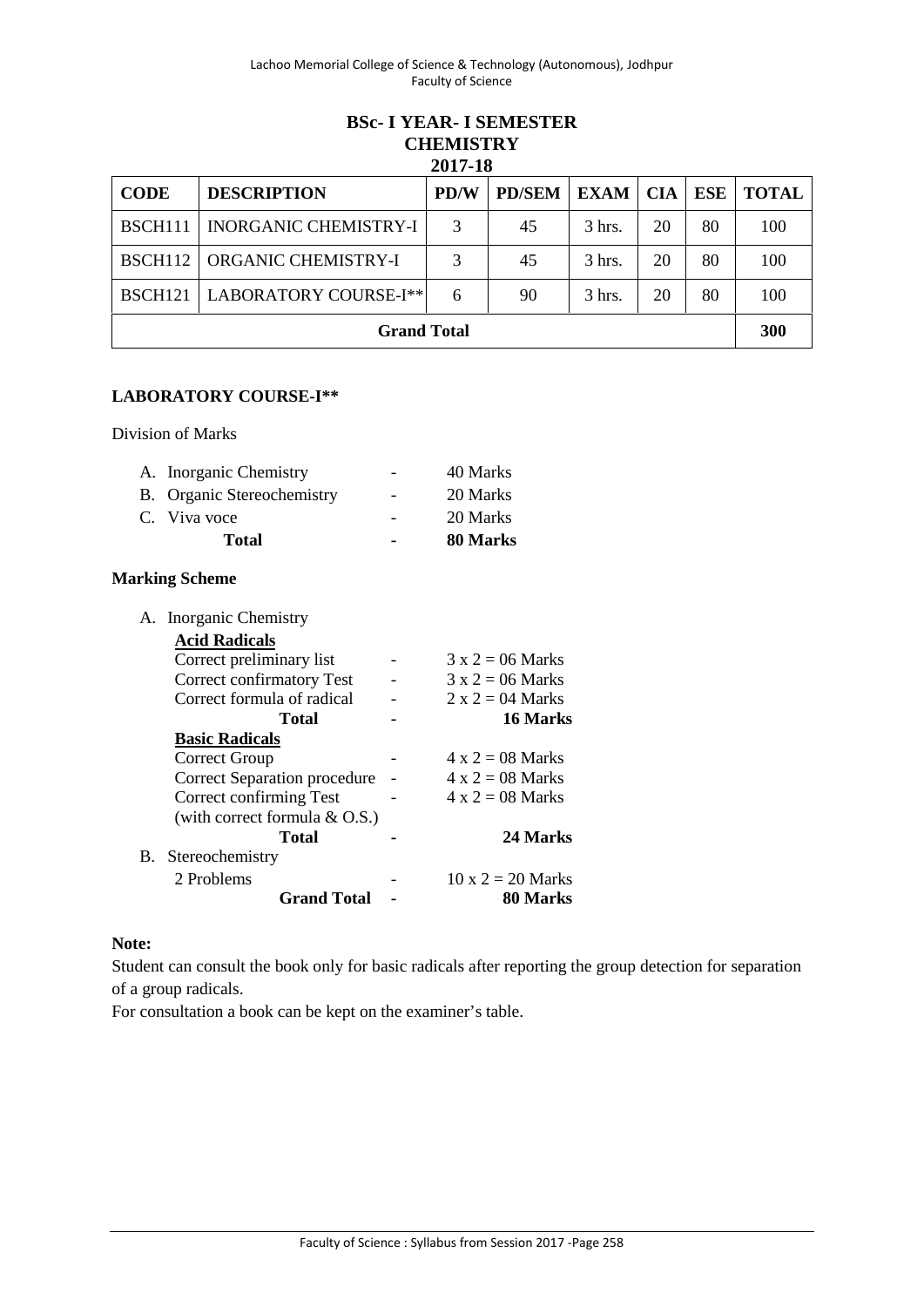|                        | <b>BSCH111- INORGANIC CHEMISTRY-I</b>                                                                                                                                                                                                                                                                                                                                                                                                                                                                                                                                                                                                                                                                                                                                                                                                                                |              |
|------------------------|----------------------------------------------------------------------------------------------------------------------------------------------------------------------------------------------------------------------------------------------------------------------------------------------------------------------------------------------------------------------------------------------------------------------------------------------------------------------------------------------------------------------------------------------------------------------------------------------------------------------------------------------------------------------------------------------------------------------------------------------------------------------------------------------------------------------------------------------------------------------|--------------|
| Unit<br>1              | <b>Atomic Structure</b><br>Wave partical duality: De Broglie's concept of matter waves, Davision Germer<br>Experiment & explanation of Bohr's quantum restriction, Heisenberg's<br>uncertainty principle $\&$ its significance.<br>Wave Mechanical Model of Atom: Schrödinger's wave equation, eigen value<br>& eigen function, physical significance of wave function, concept of orbital,<br>quantum numbers $\&$ their significance, radial and angular wave functions and<br>probability distribution curves, shapes of s, p, and d orbitals.<br>Pauli's exclusion principle, Hund's rule of maximum multiplicity, Aufbau<br>principal $\&$ its limitations. Electronic configurations of the elements, effective<br>nuclear charge & their calculation using Slater's rule.                                                                                     | 9<br>Periods |
| Unit<br>$\overline{2}$ | Periodic Trends of Different Properties: Periodic trends of following<br>properties with reference to $s \& p$ block elements<br>Atomic and ionic radii: Covalent, metallic & Vander Waal's radii,<br>determination of ionic radii using X-ray electron density maps, Lande's method,<br>Pauling method<br><b>Ionization enthalpy:</b> Definition, successive ionization enthalpies, factors<br>affecting their values and applications of ionization enthalpy.<br>Electron Affinity: Definition, successive values of electron gain enthalpy,<br>factors affecting their values and application of electron affinity.<br>Electronegativity: Definition, Pauling's, Mulliken's, Allred Rachow's and<br>Mulliken-Jaffe's electronegativity scale, method of determination and<br>applications.                                                                        | 9<br>Periods |
| Unit<br>3              | <b>Ionic bonding</b><br><b>Energetics of crystal formation:</b> Lattice enthalpy, Experimantal determination<br>of Lattice Energy, Born-Haber cycle and its application, calculation of lattice<br>enthalpies: Born-Lande's equation, Madelung Constant, Kapustinki equation,<br>factors affecting lattice enthalpy and consequences of lattice enthalpies, thermal<br>stability of ionic solids, stability of oxidation states and solubility of ionic<br>compounds.<br>Radius ratio: Radius ratio effect and coordination number, calculation of<br>limiting radius ratio values for coordination number $4 \& 6$ , limitation of radius<br>ratio rule.<br>Covalent character in ionic bond: Polarizing power and polarizability of ions,<br>Fajan's rule and their application.                                                                                   | 9<br>Periods |
| Unit<br>4              | <b>Weak Interactions &amp; Metallic Bonding</b><br>Hydrogen bonding: Types of hydrogen bond, symmetrical and unsymmetrical<br>H bonding, H-bond energy and bond length, effects of Intermolecular and<br>intramolecular H-bond on physiochemical properties, theories of hydrogen<br>bonding: electrostatic, VBT & MOT and consequences of hydrogen bonding.<br>Vander Waal forces of interaction: Attractive intermolecular forces: dipole-<br>dipole, dipole induced dipole and instantaneous dipole induced dipole<br>interactions, repulsive inter molecular forces of interactions. Interaction between<br>ionic and covalent compounds: ion-dipole and ion-induced dipole interactions.<br>Metallic bonding: Theories of metallic bond: classical free electron theory and<br>metallic properties, valence bond theory and band theory and physical properties | 9<br>Periods |
| Unit<br>5              | s-Block<br>Physical properties: Flame colouration, reducing tendency<br>Chemical properties: Diagonal relationship, solvation and complexation<br>tendencies<br>Hydrides: classification, preparation properties and uses of s-block elements<br>and Lithium aluminium Hydride.                                                                                                                                                                                                                                                                                                                                                                                                                                                                                                                                                                                      | 9<br>Periods |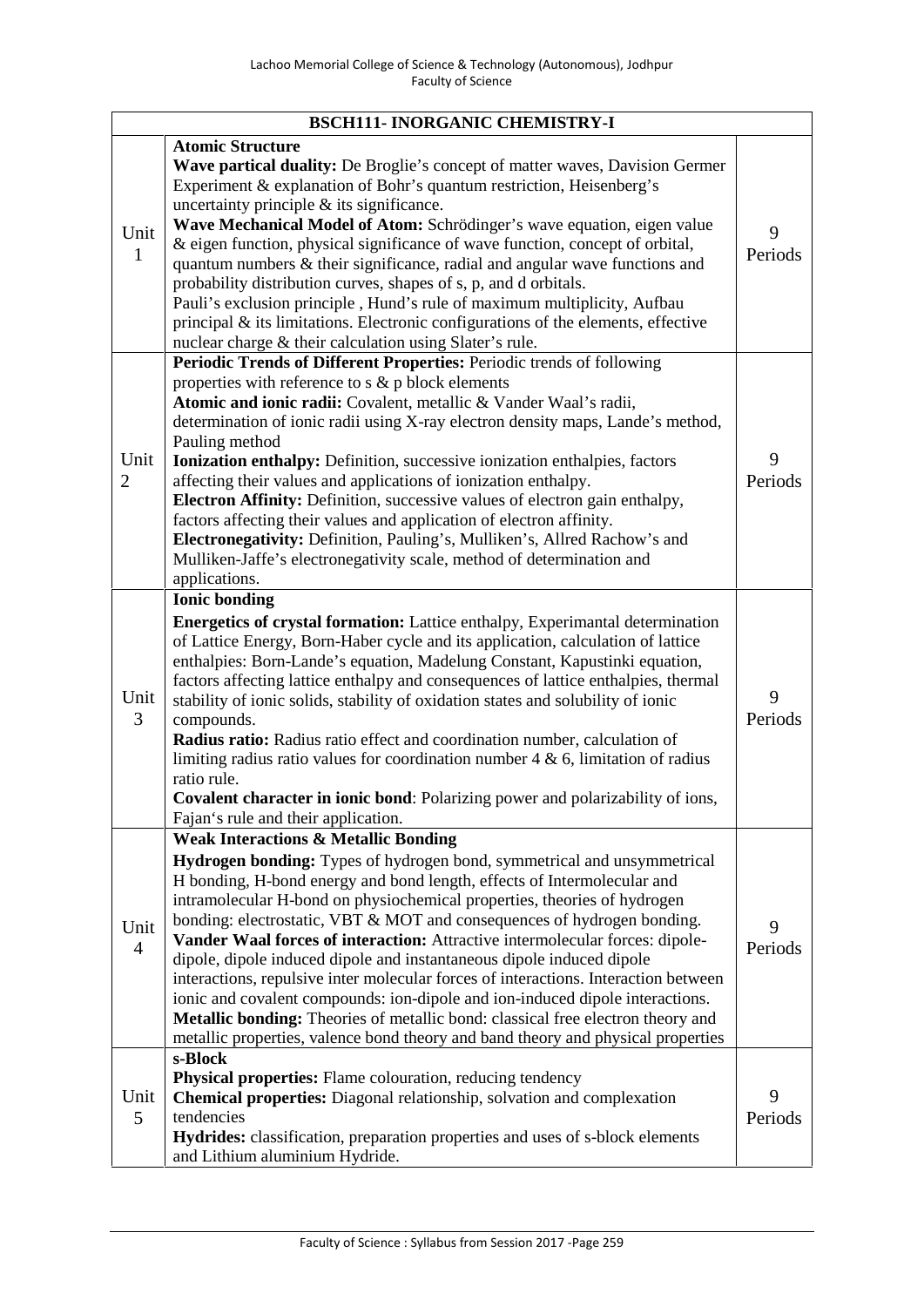- 1. Principles of Inorganic Chemistry by B.R.Puri,L.R.Sharma and Kalia.
- 2. Advanced Inorganic Chemistry,vol I, by Satyaprakash, G.D.Tuli, S.K.Basu and R.D.Madan.
- 3. Selected Topics in Inorganic Chemistry by Wahid.U.Malik, G.D.Tuli, R.D.Madan.
- 4. Fundamental concepts of Inorganic Chemistry, vol.I, by Asim.K.Das.
- 5. Inorganic Chemistry, vol I by Ameta, Daga, Sharma and Mehta,Himanshu publication (Hindi)
- 6. Inorganic Chemistry, vol I by Ojha ,Chaturvedi, Ramesh book depot (Hindi& English)
- 7. Inorganic Chemistry, vol I by Bhagchandani (Hindi)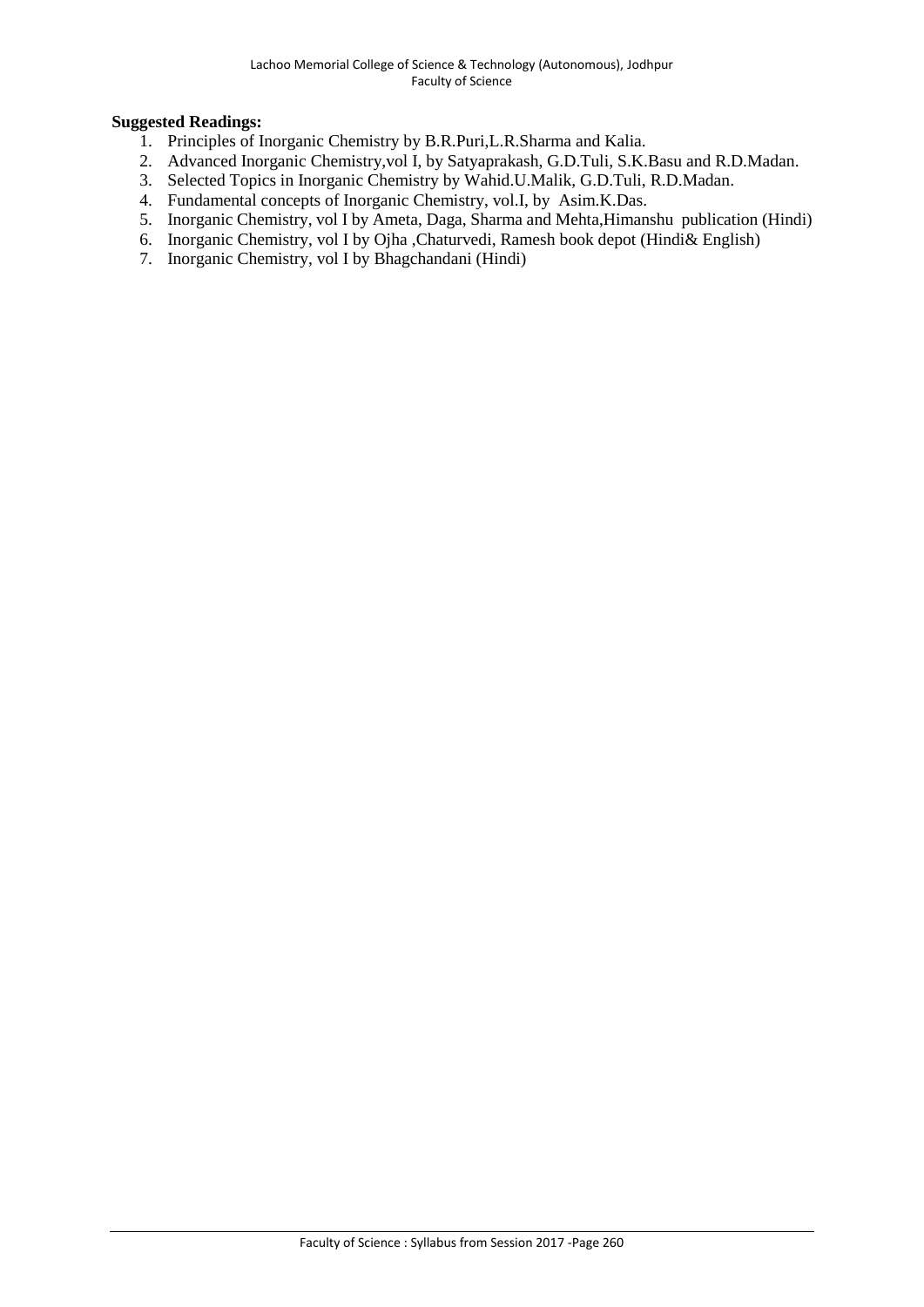|                        | <b>BSCH112-ORGANIC CHEMISTRY-I</b>                                                                                                                                                                                                                                                                                                                                                                                                                                                                                                                                |                |
|------------------------|-------------------------------------------------------------------------------------------------------------------------------------------------------------------------------------------------------------------------------------------------------------------------------------------------------------------------------------------------------------------------------------------------------------------------------------------------------------------------------------------------------------------------------------------------------------------|----------------|
|                        | <b>Structure and Bonding</b><br>Hybridizations, Bond lengths and bond angles, bond energy: Localized and                                                                                                                                                                                                                                                                                                                                                                                                                                                          | 9<br>Periods   |
| Unit<br>$\mathbf{1}$   | delocalized chemical bond, Resonance, hyperconjugation, inductive and field<br>effects, formal charge, polar covalent bond, curved arrow notations, drawing<br>electron movement with arrows, half headed and double headed arrow, homolytic<br>and heterolytic bond breaking.                                                                                                                                                                                                                                                                                    |                |
|                        | <b>Mechanism of Organic reactions</b>                                                                                                                                                                                                                                                                                                                                                                                                                                                                                                                             | 9              |
| Unit<br>$\overline{2}$ | <b>Types of Reagents</b><br>Electrophiles and nucleophiles, types of organic reactions, Energy consideration,<br>Reactive intermediates: carbocations, carbanions, free radicals, carbenes, benzyne<br>and nitrene. Methods of determination of reaction mechanism: Product analysis,<br>intermediates, isotopic labeling, Stereochemical studies and kinetic studies.                                                                                                                                                                                            | Periods        |
|                        | Stereochemistry-I                                                                                                                                                                                                                                                                                                                                                                                                                                                                                                                                                 | 9              |
| Unit<br>3              | Concept of isomerism, types of isomerism, optical isomerism, elements of<br>symmetry, molecular chirality, enantiomers, stereogenic centers, optical activity,<br>properties of enantiomers, chiral and achiral molecules with two stereogenic<br>centers, diastereoisomers, mesocompounds, resolution of enantiomers, inversion,<br>retention and racemization.<br>Relative and absolute configurations, sequence rules, $D & L$ , $R & S$ systems of<br>nomenclature.                                                                                           | Periods        |
|                        | Stereochemistry - II                                                                                                                                                                                                                                                                                                                                                                                                                                                                                                                                              | $\overline{9}$ |
| Unit<br>$\overline{4}$ | Nomenclature E and Z system, geometrical isomerism in alicyclic compounds and<br>oximes, determination of configuration of geometrical isomers. Conformation:<br>conformational analysis of ethane and n-butane. Conformations of cyclohexanes<br>and monosubstituted cyclohexane derivatives, axial and equatorial bonds, Newman<br>projection and Sawhorse formulae, Fischer and Flying wedge formulae and inter<br>conversion of Projection formulae.                                                                                                          | Periods        |
|                        | Alkanes, Cycloalkanes and alkyl halides                                                                                                                                                                                                                                                                                                                                                                                                                                                                                                                           | 9              |
| Unit<br>5              | Mechanism of free radical halogenation of alkanes, reactivity and selectivity.<br>Cycloalkanes: Nomenclature, methods of preparations, chemical reactions.<br>Baeyer's strain theory and its limitations, ring strain in cyclopropane and<br>cyclobutane.<br>Alkyl Halides: Nomenclature and classes of alkyl halides, methods of formation,<br>chemical reactions, mechanism of nucleophilic substitution reaction of alkyl<br>halides, $S_N^2$ and $S_N^1$ reactions, with energy profile diagrams. Polyhalogen<br>compounds: chloroform, carbon tetrachloride. | Periods        |

- 1. Organic chemistry Vol I by M.Mukherji, P.singh and P.kapoor, New age international (p) limited
- 2. Organic chemistry Vol I by M.K. Jain and S.C Sharma, Shobanlal & Coeducational publisher
- 3. Organic chemistry Vol I by Dr.Jagdamba Singh and L.D.S Yadav, Pragatiprakashan
- 4. Organic chemistry by Morrison & Boyd, Pearson
- 5. Organic chemistry Vol I by Singh, Pardasani and Pathak, Ramesh book depot ( Hindi & English)
- 6. Organic chemistry Vol I by Ameta, Sharma, Punjabi and Sharma, Himanshu publication
- 7. Understanding organic chemistry by Brown, Foote, Iverson, Anslyn, Cenage learning
- 8. Organic chemistry Vol I by Bhagchandani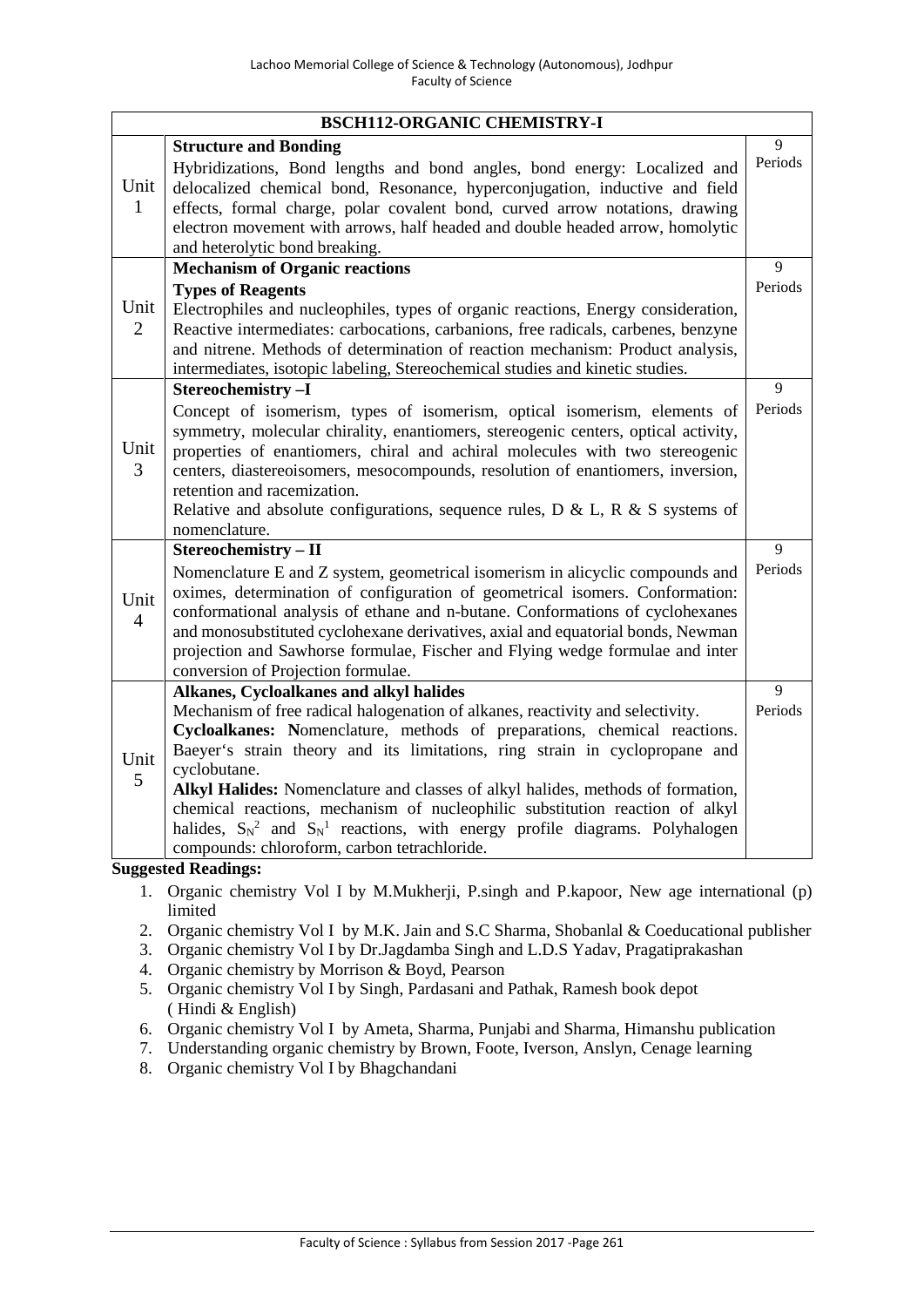# **BSCH121-LABORATRY COURSE-I**

### **A. INORGANIC CHEMISTRY**

#### **Qualitative Analysis**

Qualitative estimation of the inorganic mixture for four radicals including interfering acid radicals, their combinations.

## **B. ORGANIC CHEMISTRY**

## **Stereochemistry: study through models.**

- 1. Conformational Analysis of ethane, n-butane and cyclohexane.
- 2. Geometrical isomerism and their E/Z nomenclature.
- 3. Optical isomerism and assigning R/S configuration.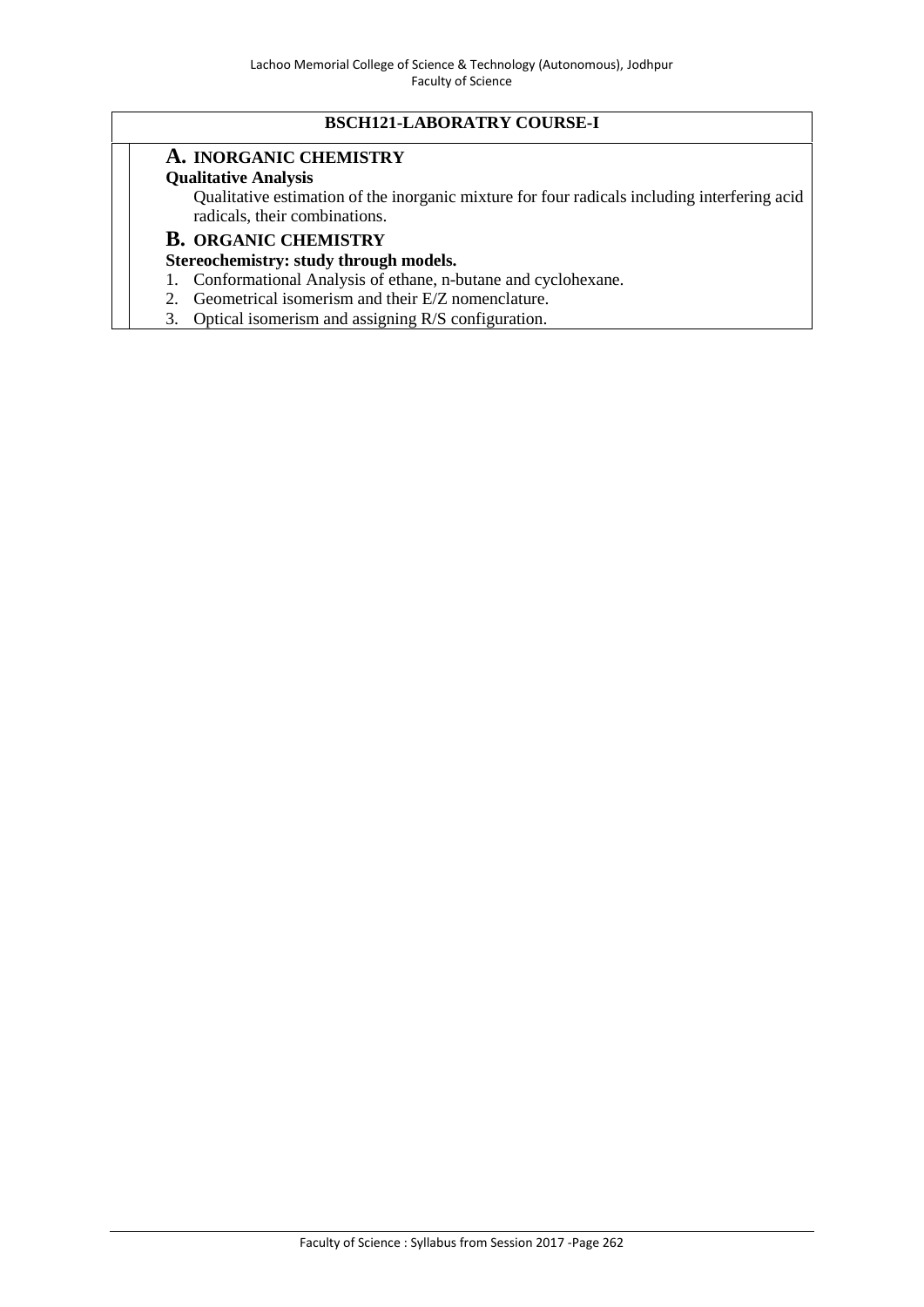### **BSc- I YEAR- II SEMESTER CHEMISTRY 2017-18**

|                 |                                | <i>E</i> VIT-10 |               |                  |     |     |              |
|-----------------|--------------------------------|-----------------|---------------|------------------|-----|-----|--------------|
| <b>CODE</b>     | <b>DESCRIPTION</b>             | <b>PD/W</b>     | <b>PD/SEM</b> | <b>EXAM</b>      | CIA | ESE | <b>TOTAL</b> |
| <b>BSCH1211</b> | <b>INORGANIC CHEMISTRY-II</b>  |                 | 45            | $3$ hrs.         | 20  | 80  | 100          |
| <b>BSCH212</b>  | ORGANIC CHEMISTRY-II           | 3               | 45            | $3 \text{ hrs.}$ | 20  | 80  | 100          |
| <b>BSCH221</b>  | <b>LABORATORY COURSE-II **</b> | 6               | 90            | $3$ hrs.         | 20  | 80  | 100          |
|                 | <b>Grand Total</b>             |                 |               |                  |     |     | 300          |

## **LABORATORY COURSE-II\*\***

Division of Marks

| A. Organic Preparation      |                          | 15 Marks |
|-----------------------------|--------------------------|----------|
| B. Lab Techniques TLC/Paper | $\overline{\phantom{a}}$ | 10 Marks |
| C. Physical Chemistry       | $\overline{\phantom{0}}$ | 35 Marks |
| D. Viva voce                |                          | 20 Marks |
| <b>Total</b>                |                          | 80 Marks |

# **Marking Scheme**

A. Organic Preparation

| Total                         | 15 Marks |
|-------------------------------|----------|
| Yield                         | 2 Marks  |
| Theoretical Yield calculation | 2 Marks  |
| Procedure                     | 5 Marks  |
| Correct Mechanism             | 3 Marks  |
| <b>Correct Reaction</b>       | 3 Marks  |

B. Lab Techniques TLC/Paper Correct Group

| Procedure                                        | 4 Marks  |  |
|--------------------------------------------------|----------|--|
| $R_f$ Value                                      | 3 Marks  |  |
| TLC/Paper                                        | 3 Marks  |  |
| <b>Total</b>                                     | 10 Marks |  |
| C. Physical Chemistry: Surface Tension/Viscosity |          |  |
| Correct Theory & Formula                         | 15 Marks |  |
| <b>Observation Table</b>                         | 07 Marks |  |
| Calculation                                      | 08 Marks |  |
| <b>Result with Unit</b>                          | 05 Marks |  |
| Total                                            | 35 Marks |  |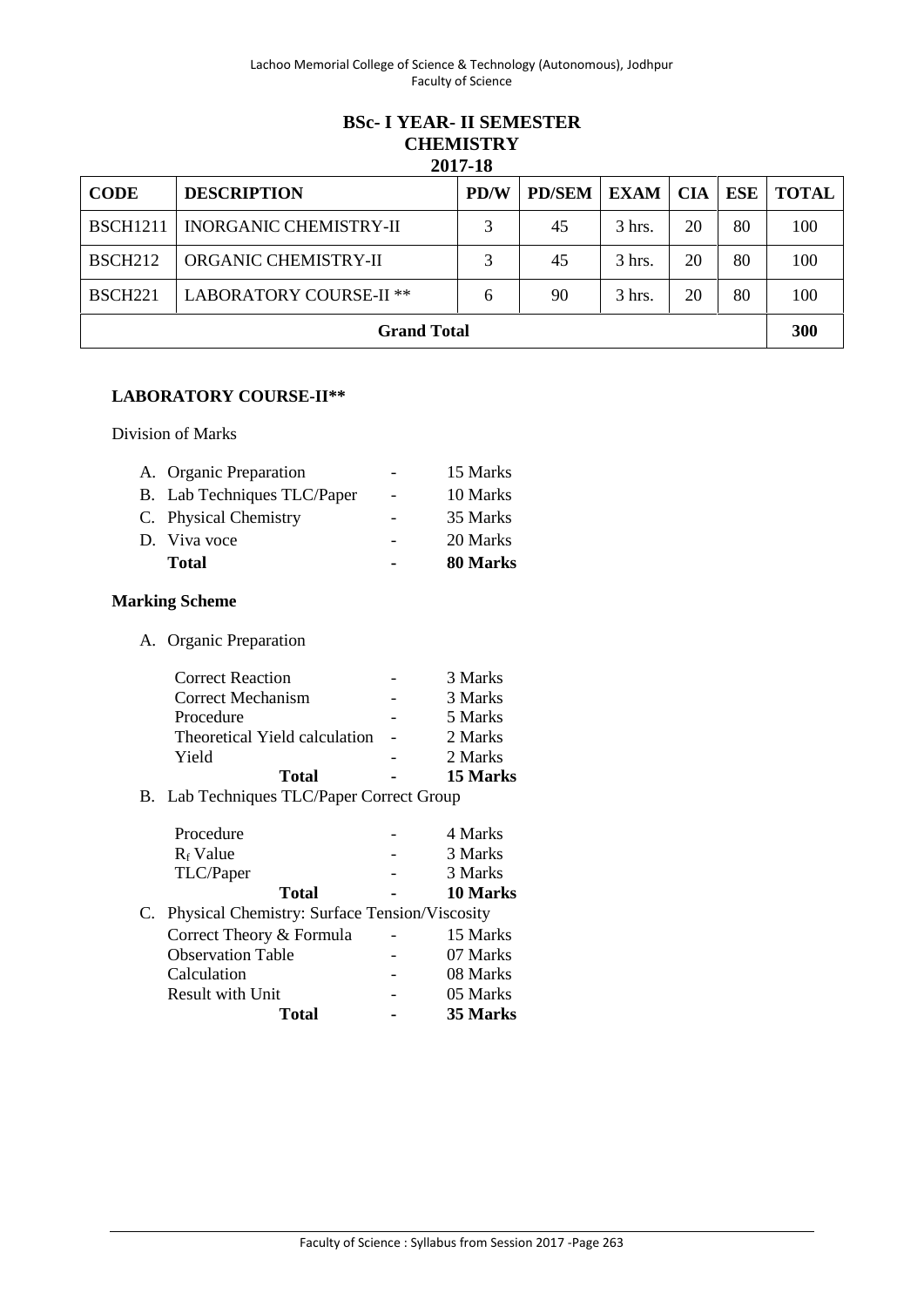|                        | <b>BSCH211- PHYSICAL CHEMISTRY-I</b>                                                                                                                                                                                                                                                                                                                                                                                                                                                                                                                                                            |              |
|------------------------|-------------------------------------------------------------------------------------------------------------------------------------------------------------------------------------------------------------------------------------------------------------------------------------------------------------------------------------------------------------------------------------------------------------------------------------------------------------------------------------------------------------------------------------------------------------------------------------------------|--------------|
| Unit<br>1              | <b>Gaseous State I</b><br>Postulates of kinetic theory of gases, derivation of Kinetic gas equation, deduction<br>of gaseous laws-Boyle's Law, Charle's law, Avogadro's law, Graham's law of<br>diffusion, Dalton's law of partial pressure, kinetic Energy and temperature,<br>deviations of real gases from ideal behaviour, Vander Waals equation of state,<br>discussion of vander waals equation, Virial equation of state.                                                                                                                                                                | 9<br>Periods |
|                        | <b>Gaseous State II</b>                                                                                                                                                                                                                                                                                                                                                                                                                                                                                                                                                                         | 9            |
| Unit<br>$\overline{2}$ | Critical phenomenon: PV isotherms of ideal gases, continuity of states, the<br>isotherms of van der Waals equations, relationship between critical constants and<br>van der Waals constants, the law of corresponding states, reduced equation of states.<br>Root mean square, average and most probable velocities. Qualitative discussion of<br>the Maxwell's distribution of molecular velocities, collision numbers, mean free<br>path and collision diameter.                                                                                                                              | Periods      |
|                        | <b>Liquid State</b>                                                                                                                                                                                                                                                                                                                                                                                                                                                                                                                                                                             | 9            |
| Unit<br>3              | Characteristics of Liquid state: viscosity, measurement of viscosity, specific<br>viscosity (Ostwald's viscometer and Stokes falling sphere method), effect of<br>temperature on viscosity and viscosity of mixtures, Surface tension, phenomenon<br>of capillary action, measurement of surface tension (drop weight and drop number<br>method), effect of temperature and surface tension of mixtures.<br>Liquid crystals: Difference between liquid crystal, solid and liquid. Classification<br>and structure of nematic, smectic and cholestic phases, swarm theory of liquid<br>crystal.  | Periods      |
|                        | <b>Solid State</b>                                                                                                                                                                                                                                                                                                                                                                                                                                                                                                                                                                              | 9            |
| Unit<br>$\overline{4}$ | Introduction and classification of solids, definition of space lattice, unit cell, laws<br>of crystallography (i) law of constancy of interfacial angles, (ii) law of rational<br>indices, (iii) law of symmetry.<br>Symmetry elements in crystals. Weiss and Miller indices, lattice planes in cubic<br>system, interplanar distances for cubic system. Density of cubic crystal.<br>X-ray diffraction by crystals, derivation of Bragg's equation, a simple account of<br>rotating crystal method and powder pattern method. Analysis of powder diffraction<br>patterns of NaCl, KCl and CsCl | Periods      |
|                        | <b>Colloidal State</b>                                                                                                                                                                                                                                                                                                                                                                                                                                                                                                                                                                          | 9            |
| Unit<br>5              | Hydrophobic colloidal system: Electrical properties- origin of charge, electrical<br>double layer, DLVO theory of stability of hydrophobic colloid, coagulation of<br>colloidal sols. Electrokinetic properties electrophoresis, electro-osmosis.<br>Emulsion: definition, types: Macroemulsion, microemulsion, formation of<br>emulsions, factors determining stability, inversion of emulsions, theories of<br>emulsion.                                                                                                                                                                      | Periods      |
|                        | Gel: Preparation of gel, elastic & non elastic gel.                                                                                                                                                                                                                                                                                                                                                                                                                                                                                                                                             |              |
| 1.<br>2.               | <b>Suggested Readings:</b><br>Physical Chemistry, G.M. barrow, International Student Edition, McGrawHill.<br>Physical Chemistry , R.A.Alberty, WileyEasternLtd.                                                                                                                                                                                                                                                                                                                                                                                                                                 |              |

- 3. The Elements of Physical Chemistry, P.W.Atkins, Oxford.
- 4. PhysicalChemistryThroughproblems, S.K.Dogra and S.Dogra, WileyEasternLtd.
- 5. PrinciplesofPhysicalchemistry, B.R.Puri, L.R.Sharma and M.S. Pathania, ShobhanLalNaginchand& Co.
- 6. Physical Chemistry, Bahland Tuli, S.Chand& Co. (P) Ltd.
- 7. Physical Chemistry, Vol. I &II, S.Pahari, New Central Book Agency (P) Ltd.
- 8. Physical Chemistry, Vol. I, II & III, KL Kapoor, MacMillan
- 9. Physical Chemistry, S Ameta, Himanshu Publication (Hindi)
- 10. Physical Chemistry, PD Sharma, Ramesh Book Depot
- 11. Physical Chemistry, Vol. I by Bhagchandani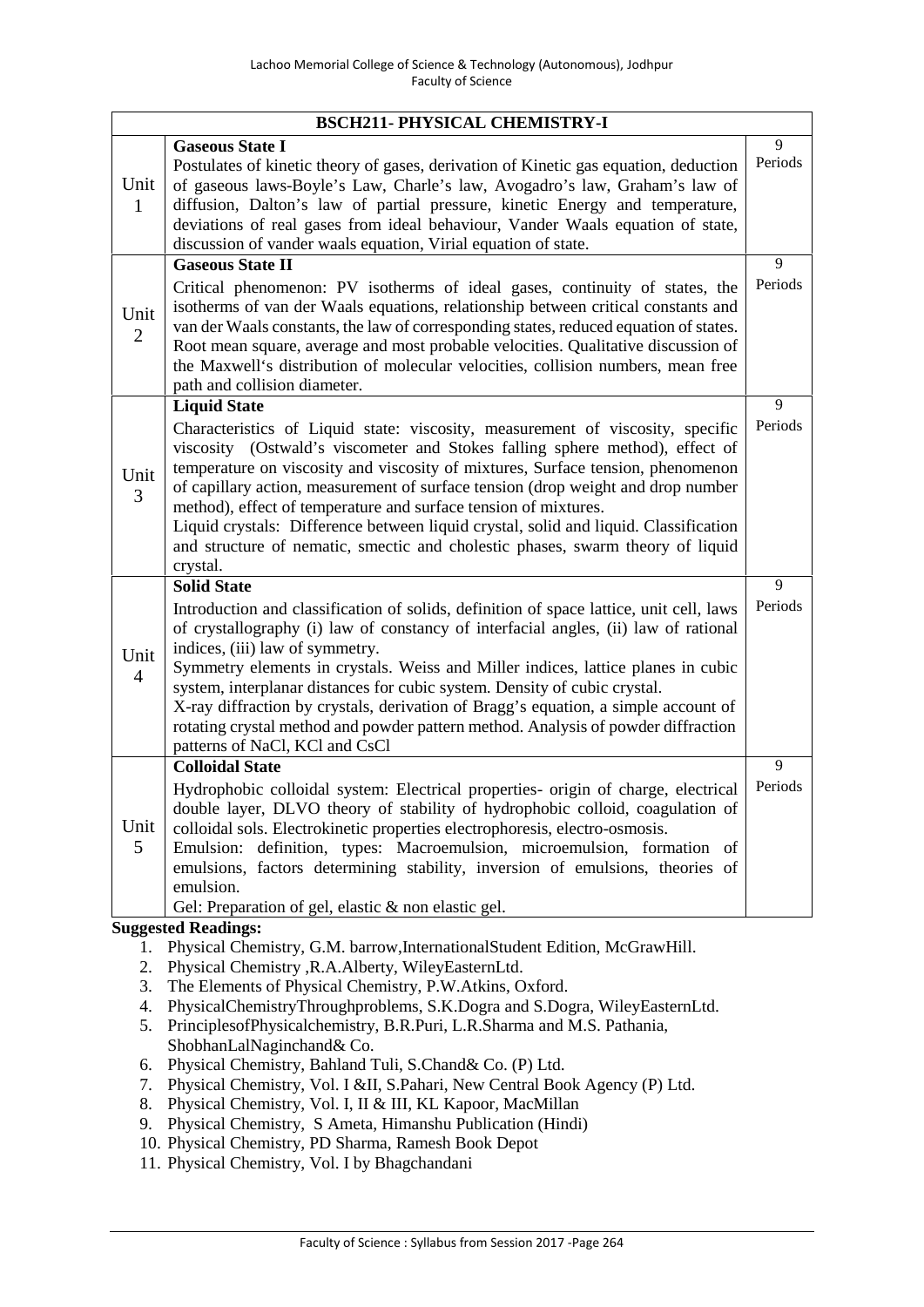|                        | <b>BSCH212-ORGANIC CHEMISTRY-II</b>                                                                                                                                                                                                                                                                                                                                                                                                                                                                                                                                                        |              |
|------------------------|--------------------------------------------------------------------------------------------------------------------------------------------------------------------------------------------------------------------------------------------------------------------------------------------------------------------------------------------------------------------------------------------------------------------------------------------------------------------------------------------------------------------------------------------------------------------------------------------|--------------|
| Unit<br>$\mathbf{1}$   | <b>Alkenes</b><br>Mechanisms of dehydration of alcohols and dehydrohalogenation of alkyl halides,<br>regio-selectivity in alcohol dehydration, the Saytzeff rule, Hoffmann elimination,<br>mechanisms involved in hydrogenation, hydroboration-oxidation, oxymercuration-<br>reduction, epoxidation, ozonolysis, hydration, hydroxylation and oxidation with<br>KMnO <sub>4</sub> , Substitution at the allylic and vinylic positions of alkenes.                                                                                                                                          | 9<br>Periods |
| Unit<br>$\overline{2}$ | <b>Dienes and Alkynes</b><br>Dienes: Nomemclature and classification of dienes: isolated conjugated and<br>cumulated dienes. Structure of allenes and butadiene, methods of formation,<br>polymerization. Chemical reactions-1,2 and 1,4 additions, Diels Alder reaction.<br>Alkynes: Nomenclature, structure and bonding in alkynes. Methods<br>-of<br>formation.Chemical reactions of alkynes, acidity of alkynes. Mechanism of<br>electrophilic and nucleophilic addition reactions, hydroboration-oxidatiion and<br>polymerization                                                     | 9<br>Periods |
| Unit<br>3              | <b>Arenes and Aromaticity</b><br>Aromaticity : Huckel rule. Aromatic electrophilic substitution, general patteren of<br>the mechanism, role of<br>and<br>complexes, mechanism of nitration, halogenation,<br>sulphonation, mercuration and Friedel-Crafts reaction. Energy profile diagrams,<br>activating and deactivating substituent's, orientation and ortho/para ratio. Side<br>chain reactions of benzene derivatives, nuclear and side chain reaction.<br>Howarth synthesis of naphthalene, phenanthrene $\&$ anthracene and their chemical<br>reactions, structure of naphthalene. | 9<br>Periods |
| Unit<br>$\overline{4}$ | <b>Alcohol</b><br>Monohydric Alcohols: Classification and nomenclature, methods of formation by<br>reduction of aldehydes, ketones, carboxylic acids and esters. Hydrogen bonding,<br>Acidic nature, Reactions of alcohols.<br>Dihydric alcohols: Nomenclature, methods of formation, chemical reactions of<br>vicinal glycols, oxidative cleavage [Pb(OAc) <sub>4</sub> ] and HIO <sub>4</sub> and pinacol-pinacolone<br>rearrangement.<br>Trihydric alcohols: Nomenclature and methods of formation, chemical reactions<br>of glycerol                                                   | 9<br>Periods |
| Unit<br>5              | <b>Phenol</b><br>Nomenclature, structure and bonding. Preparation of phenols, physical properties<br>and acidic character. Comparative acidic strengths of alcohol and phenol, resonance<br>stabilization of phenoxide ion. Reactions of phenols - electrophilic aromatic<br>substitution, acylation and carboxylalion. Mechanism of Fries rearrangement,<br>Claisen rearrangement, Gatterman synthesis, Hauben Hoesch reaction, Lederer-<br>Manasse reaction and Reimer Tiemann reaction.                                                                                                 | 9<br>Periods |

- 1. Organic chemistry Vol I by M.Mukherji, P.singh and P.kapoor, New age international (p) limited
- 2. Organic chemistry Vol I by M.K Jain and S.C Sharma, Shobanlal& Co educational publisher
- 3. Organic chemistry Vol I by Dr.Jagdambasingh and L.D.S Yadav, Pragatiprakash
- 4. Organic chemistry by Morrison & Boyd, Pearson
- 5. Organic chemistry Vol I by Singh, Pardasani and Pathak, Ramesh book depot ( Hindi & English)
- 6. Organic chemistry Vol I by Ameta, Sharma, Punjabi and Sharma, Himanshu publication
- 7. Understanding organic chemistry by Brown, Foote, Iverson, Anslyn, Cenage learning
- 8. Organic chemistry Vol I by Bhagchandani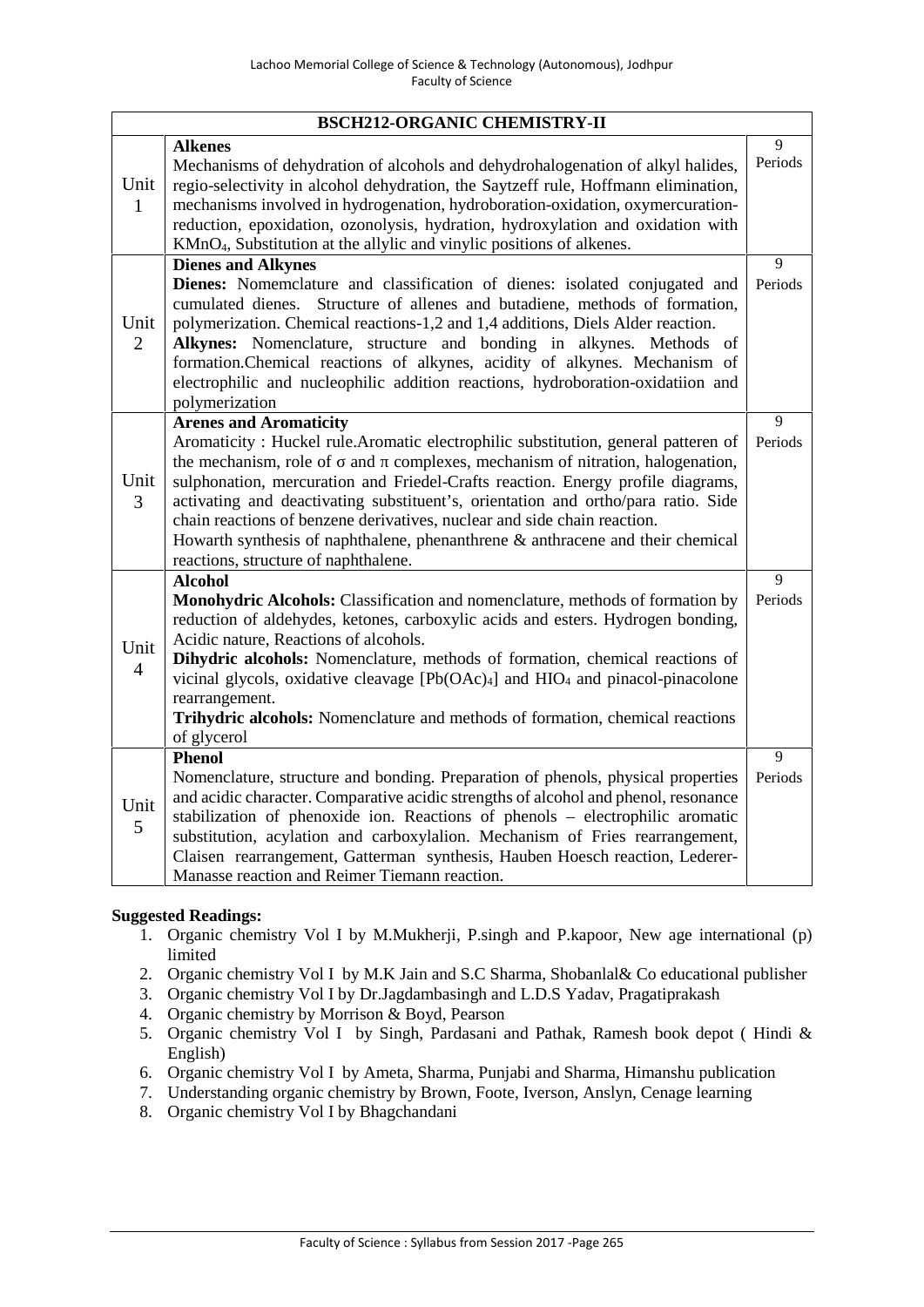### **BSCH221- LABORATORY COURSE-II**

# **A. Organic Chemistry**

- **1. Organic preparations:**
	- a. Iodoform from ethanol and acetone
	- b. m-dinitrobenzene
	- c. Methyl orange
- **2. Laboratory Techniques:**
	- TLC/paper chromatography- separation of dyes

## **B. Physical Chemistry**

## **1. Surface Tension :**

- a. To determine the surface tension of given liquid by stalagmometer. (Acetone, Ethyl alcohol, Ethyl acetate).
- b. To determine the composition of a binary mixture by measurement of surface tension.

### **2. Viscosity:**

- a. To determine the viscosity of the given organic liquid by Ostwald viscometer (Acetone, Ethyl alcohol, Ethyl acetate).
- b. To determine the composition of a binary mixture by Viscosity measurement.
- c. To determine the viscosity and viscosity index of given lubricating oil using Redwood viscometer.
- **3. Study of the unit cells and crystal structure through models.**
	- NaCl, KCl, CsCl, Na<sub>2</sub>O, ZnS, CaF<sub>2</sub>
	- Types of unit cell, coordination no, nature of voids, radius ratio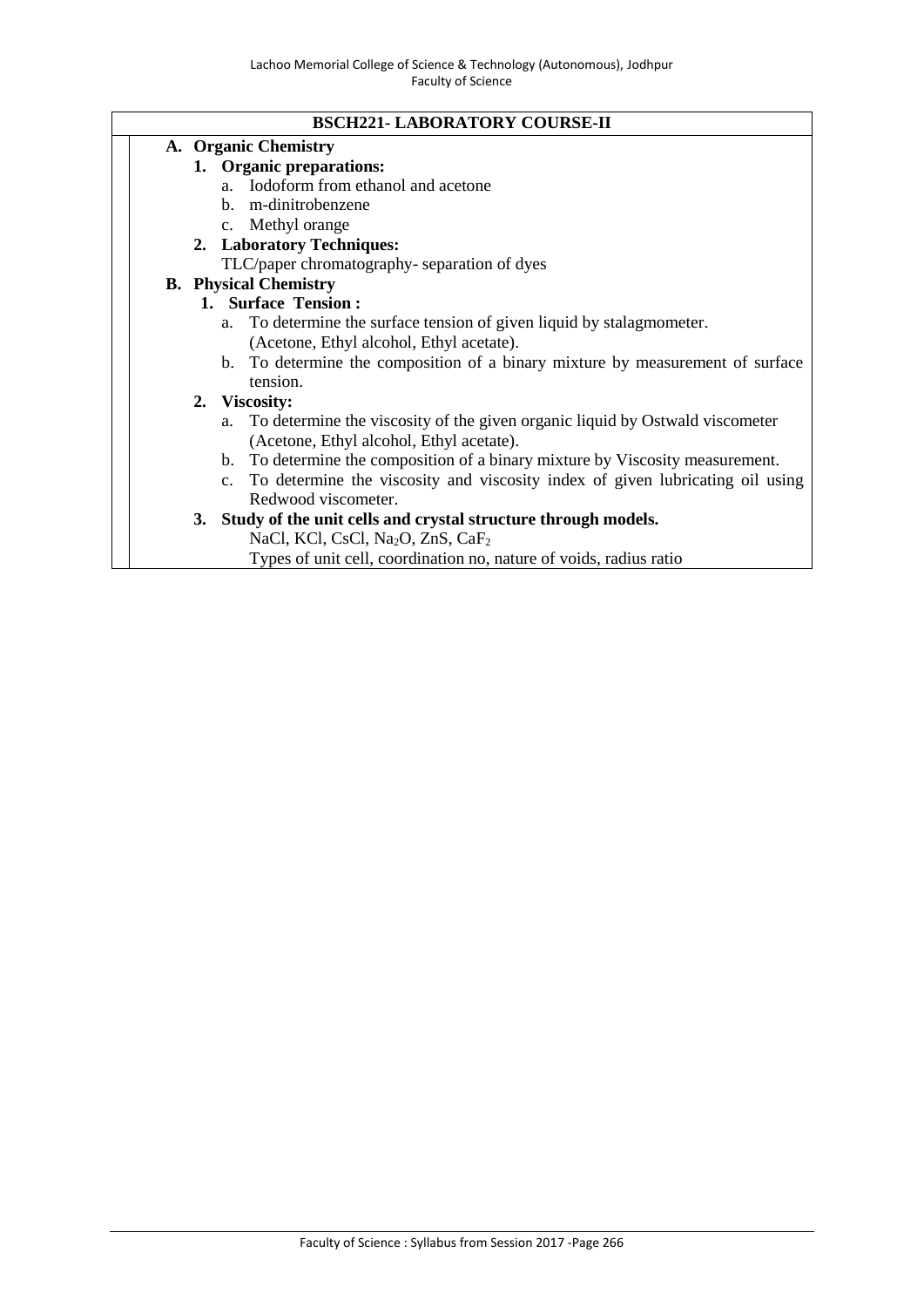#### **BSc- II YEAR- III SEMESTER CHEMISTRY 2018-19**

| <b>CODE</b>    | <b>DESCRIPTION</b>                   | PD/W | <b>PD/SEM</b> | <b>EXAM</b> | <b>CIA</b> | ESE | <b>TOTAL</b> |
|----------------|--------------------------------------|------|---------------|-------------|------------|-----|--------------|
| <b>BSCH311</b> | <b>INORGANIC CHEMISTRY-II</b>        |      | 45            | $3$ hrs.    | 20         | 80  | 100          |
|                | <b>BSCH312 PHYSICAL CHEMISTRY-II</b> | 3    | 45            | 3 hrs.      | 20         | 80  | 100          |
| <b>BSCH321</b> | LABORATORY COURSE-III **             | 6    | 90            | 3 hrs.      | 20         | 80  | 100          |
|                | <b>Grand Total</b>                   |      |               |             |            |     | 300          |

## **LABORATORY COURSE-III\*\***

Division of Marks

| A. Inorganic Chemistry |                | 30 Marks |
|------------------------|----------------|----------|
| B. Physical Chemistry  | $\sim$         | 30 Marks |
| C. Viva voce           |                | 20 Marks |
| <b>Total</b>           | $\blacksquare$ | 80 Marks |

# **Marking Scheme**

| A. Inorganic Chemistry: Volumetric Analysis                |                 |  |
|------------------------------------------------------------|-----------------|--|
| Theory                                                     | 10 Marks        |  |
| <b>Observation Table</b>                                   | 5 Marks         |  |
| Calculation                                                | 8 Marks         |  |
| Result with proper Unit                                    | 7 Marks         |  |
| <b>Total</b>                                               | <b>30 Marks</b> |  |
| B. Physical Chemistry: Chemical kinetics/ Distribution Law |                 |  |
| Theory                                                     | 10 Marks        |  |
| <b>Observation Table</b>                                   | 5 Marks         |  |
| Calculation                                                | 8 Marks         |  |
| Result with proper Unit                                    | 7 Marks         |  |
| <b>Total</b>                                               | <b>30 Marks</b> |  |
|                                                            |                 |  |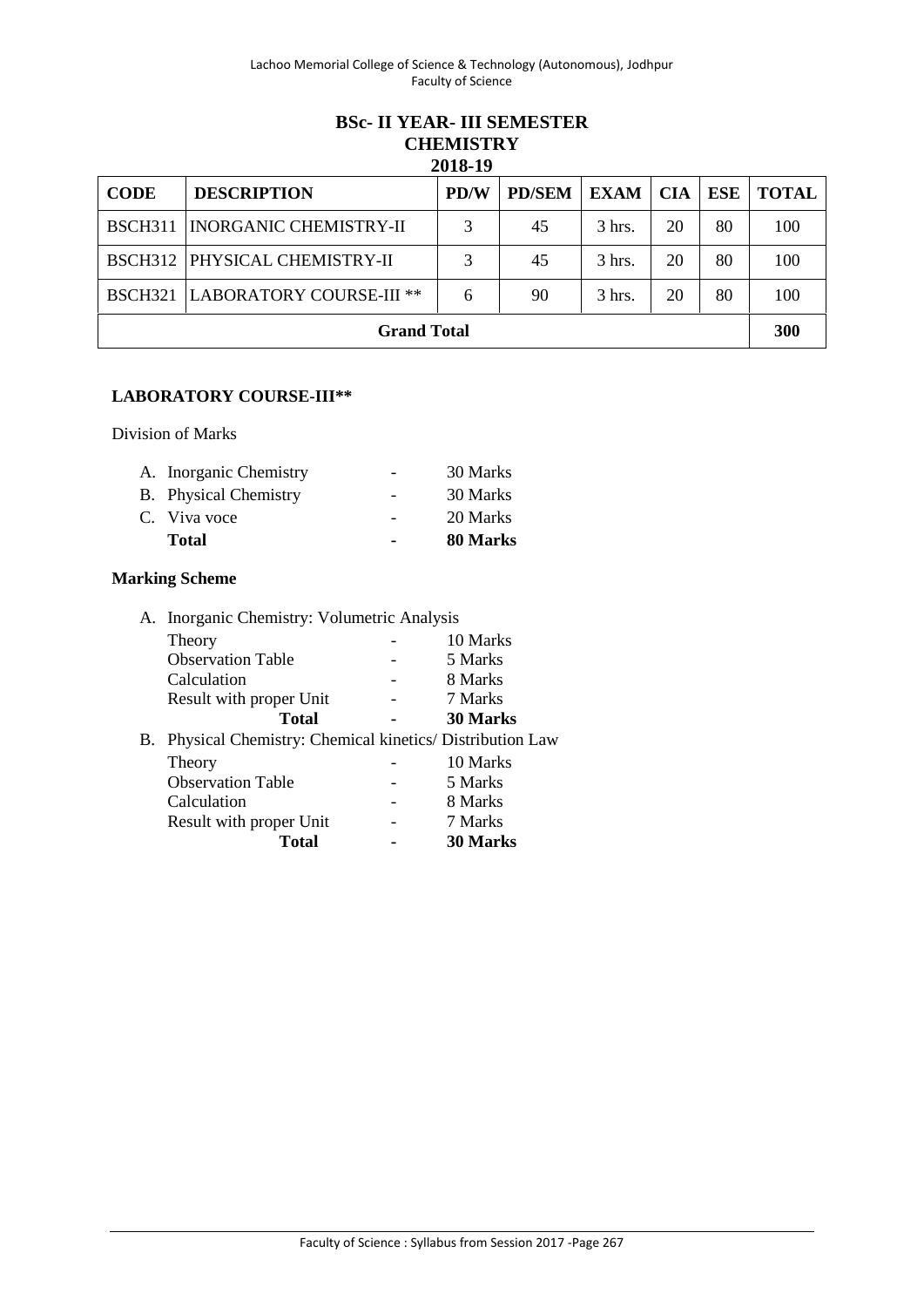|                        | <b>BSCH311: INORGANIC CHEMISTRY-II</b>                                                                                                                                                                                                                                                                                                                                                                                                                                                                                                                                                                                                                          |              |
|------------------------|-----------------------------------------------------------------------------------------------------------------------------------------------------------------------------------------------------------------------------------------------------------------------------------------------------------------------------------------------------------------------------------------------------------------------------------------------------------------------------------------------------------------------------------------------------------------------------------------------------------------------------------------------------------------|--------------|
| Unit<br>1              | Volumetric analysis<br>Basic requirement of titration reaction, standard solutions, primary standards,<br>expressing concentration of standard solutions, concentration units their<br>interconversions- strength (g/L), mass percentage, molarity, normality, molality,<br>mole fraction, cautions in volumetric analysis and correction of unavoidable errors.<br>Acid base titrations, redox titrations, complexometric titrations and theory of<br>metallochrome indicators, types of indicators.                                                                                                                                                           | 9<br>Periods |
| Unit<br>$\overline{2}$ | <b>Covalent Bonding</b><br>Definition, factors favouring formation of covalent bond, covalency and maximum<br>covalency, failure of octet rule: Sidgwick rule, Sugden's concept of singlet bond,<br>Lewis dot structure.<br>Valence shell electron pair repulsion (VSEPR) theory and shapes of simple<br>molecules and ions containing lone pair and bonded pair of electrons.<br><b>Valence Bond Theory:</b> Heitler and London theory for H <sub>2</sub> molecule, Pauling and<br>Slater - Overlapping of Orbitals, , and bond approach.<br>Hybridisation: Determination, rules and types of hybridization, equivalent & non-<br>equiivalent hybrid orbitals. | 9<br>Periods |
| Unit<br>3              | <b>MO Theory</b><br>LCAO approach, bonding and antibonding molecular orbitals, molecular orbital<br>diagram of homodiatomic & heterodiatomic molecules $N_2$ , $O_2$ , $C_2$ , $B_2$ , $F_2$ , $CO$ , NO,<br>HF & ICl and their ions (idea of s-p mixing and orbital interactions to be given).<br><b>Dipole moment</b> comparison of the dipole moment of common molecules,<br>applications of dipole moment.<br>Percentage ionic character in covalent bond: calculation by using electronegativity<br>& dipole moment concept                                                                                                                                | 9<br>Periods |
| Unit<br>$\overline{4}$ | p-block elements (13 <sup>th</sup> , 14 <sup>th</sup> , 15 <sup>th,</sup> 16 <sup>th</sup> GROUP)<br>Electronic configuration, relative stability of different oxidation states, inert pair<br>effect and anamolous behaviour of first member of each group & oxides and<br>hydrides- types, reactivity and nature, structure and nature of oxyacids of B, N.<br>Oxyacids of P- orthophosphoric acid and orthophosphorous acid.<br>Oxyacids of S - sulpuric acid, sulphurous acid                                                                                                                                                                               | 9<br>Periods |
| Unit<br>5              | 17 <sup>th</sup> group and nobel gases<br>Interhalogen compounds -preparation, structure and properties (AB, AB <sub>3</sub> , AB <sub>5</sub> ,<br>$AB_7$ ).<br>reactivity and nature of oxyacids of halogen<br>Discovery of Nobel gases and their separation, preparation, properties and<br>geometries of XeF <sub>2</sub> , XeF <sub>4</sub> , XeF <sub>6</sub> , XeOF <sub>4</sub> , XeO <sub>2</sub> F <sub>2</sub> , clathrates formed by Nobel gases.<br><b>Suggested Readings:</b>                                                                                                                                                                     | 9<br>Periods |

- 1. Principles of Inorganic Chemistry by B.R.Puri, L.R.Sharma and Kalia.
- 2. Advanced Inorganic Chemistry, vol I, by Satyaprakash, G.D.Tuli, S.K.Basu and R.D.Madan.
- 3. Selected Topics in Inorganic Chemistry by Wahid.U.Malik, G.D.Tuli, R.D.Madan.
- 4. Fundamental concepts of Inorganic Chemistry, vol.I, by Asim.K.Das.
- 5. Inorganic Chemistry, vol I by Ameta, Daga, Sharma and Mehta. , Himanshu publication (Hindi)
- 6. Inorganic Chemistry, vol I by Ojha ,Chaturvedi, Ramesh book depot (Hindi & English)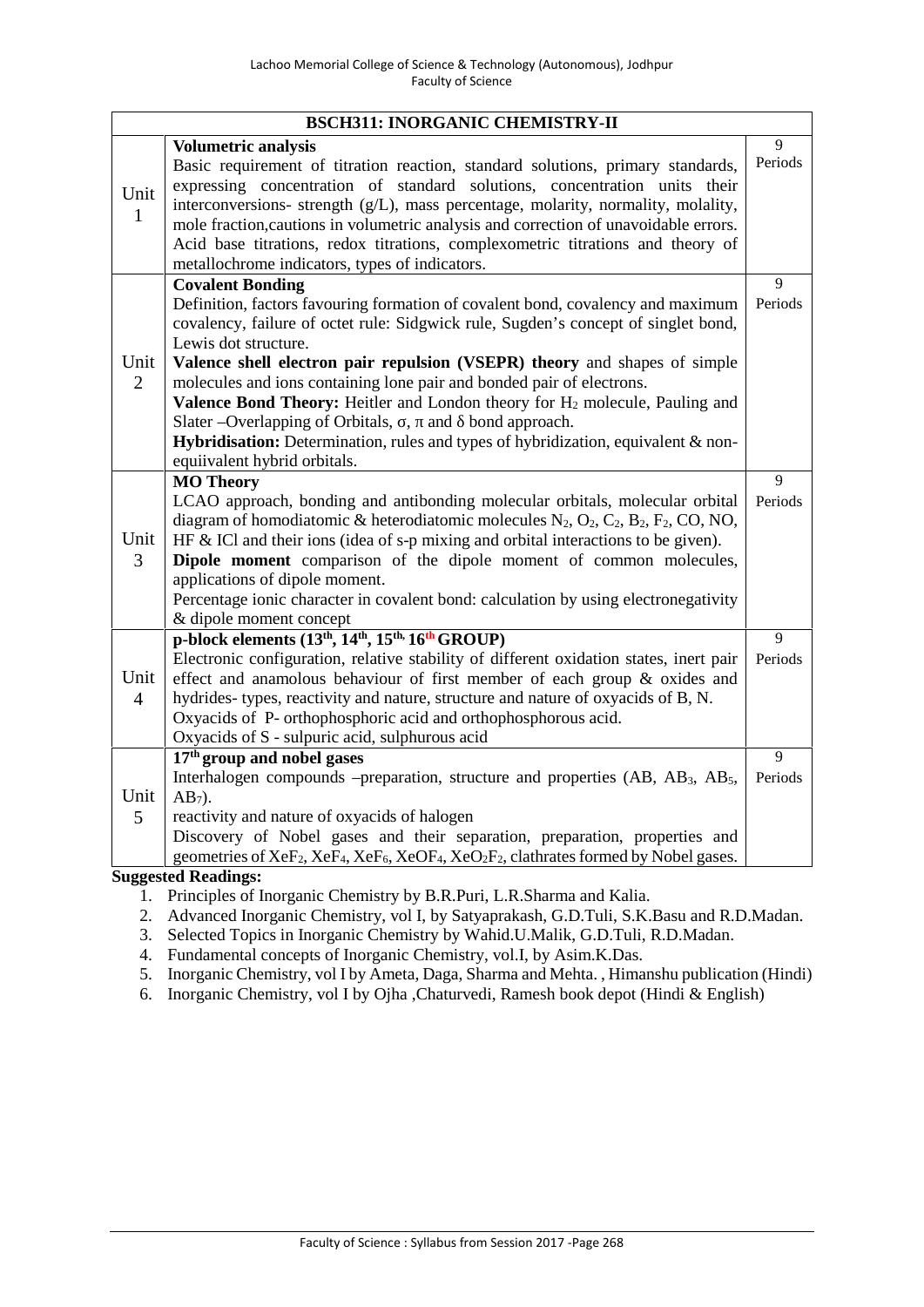|                        | <b>BSCH312: PHYSICAL CHEMISTRY-II</b>                                                                                                                                                                                                                                                                                                                                                                                                                                                                                                                                                                |              |
|------------------------|------------------------------------------------------------------------------------------------------------------------------------------------------------------------------------------------------------------------------------------------------------------------------------------------------------------------------------------------------------------------------------------------------------------------------------------------------------------------------------------------------------------------------------------------------------------------------------------------------|--------------|
| Unit<br>$\mathbf{1}$   | <b>Chemical Kinetics-I</b><br>Chemical kinetics and its scope, rate of a reaction, factors influencing the rate of a<br>reaction: concentration, temperature, pressure, solvent, light, catalyst &<br>concentration dependence of rates, mathematical characteristics of simple chemical<br>reactions- zero order, first order & second order, half-life and mean life.<br>Determination of the order of reaction: differential method, method of integration,<br>method of half-life period and isolation method, kinetics of complex reactions:<br>reversible, consecutive and parallel reactions. | 9<br>Periods |
| Unit<br>$\overline{2}$ | <b>Chemical Kinetics-II</b><br>Experimental methods of chemical kinetics: Conductometric, potentiometic,<br>optical methods, polarimetry and spectrophotometry. Theories of chemical kinetics:<br>effect of temperature on rate of reaction, Arrhenius equation, concept of activation<br>energy. Simple collision theory based on hard sphere model & transition state<br>theory (Thermodynamic formulation)                                                                                                                                                                                        | 9<br>Periods |
| Unit<br>3              | <b>Phase Equilibrium-I</b><br>Statement and meaning of the terms - phase, component and degree of freedom,<br>derivation of Gibbs phase rule, phase equilibria of one component system - water,<br>$CO2$ and sulphur system.<br>Phase equilibria of two component system: Solid -liquid equilibria, simple<br>eutectic -Bi-Cd, Pb-Ag systems, desilverisation of lead.                                                                                                                                                                                                                               | 9<br>Periods |
| Unit<br>$\overline{4}$ | <b>Phase Equilibrium-II</b><br>Solid solutions: Compound formation with congruent melting point (Mg-Zn) and<br>incongruent melting point, (NaCl- H <sub>2</sub> O), (FeCl <sub>3</sub> -H <sub>2</sub> O) and CuSO <sub>4</sub> -H <sub>2</sub> O system.<br>Freezing mixtures, acetone-dry Ice.<br>Nernst distribution law: (i) distributing substance associated in one phase (ii)<br>distributing substance dissociate in one phase (iii) solute combines with one of<br>the solvent, Application of distribution law-solvent extraction.                                                         | 9<br>Periods |
| Unit<br>5              | <b>Liquid-Liquid Mixtures</b><br>Ideal liquid mixtures, Raoult's and Henry's law. Non-ideal system azeotropes: HCl,<br>H <sub>2</sub> O and ethanol - water systems.<br>Partially miscible liquids -Phenol-water, trimethylamine-water, nicotine-water<br>systems. Lower and upper consolute temperature. Effect of impurity on consolute<br>temperature. Immiscible liquids, steam distillation.<br>Cugaceted Deadings,                                                                                                                                                                             | 9<br>Periods |

- 1. Physical Chemistry, G.M. barrow, International Student Edition, McGraw Hill.
- 2. Physical Chemistry, R.A. Alberty, Wiley Eastern Ltd.
- 3. The Elements of Physical Chemistry, P.W. Atkins, Oxford.
- 4. Physical Chemistry Through problems, S.K. Dogra and S. Dogra, Wiley Eastern Ltd.
- 5. Principles of Physical chemistry, B.R.Puri, L.R.Sharma and M.S. Pathania, Shobhan Lal Nagin chand & Co.
- 6. Physical Chemistry, Bahland Tuli, S. Chand & Co. (P) Ltd.
- 7. Physical Chemistry, Vol. I &II, S. Pahari, New Central Book Agency (P) Ltd.
- 8. Physical Chemistry, Vol. I, II & III, KL Kapoor, MacMillan
- 9. Physical Chemistry, S Ameta, Himanshu Publication (Hindi)
- 10. Physical Chemistry, P.D. Sharma, Ramesh Book Depot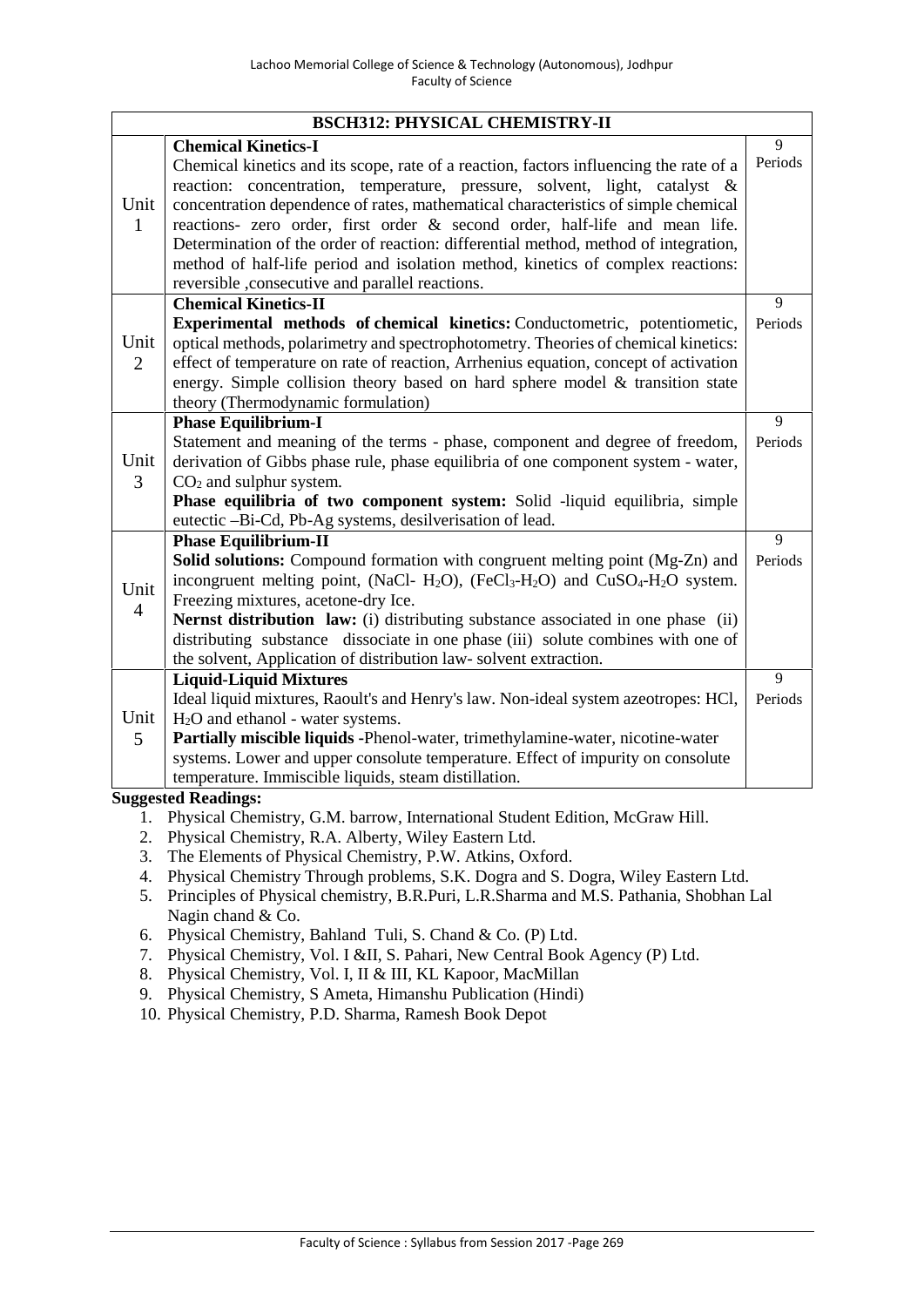#### **BSCH321: LABORATORY COURSE-III**

- **1. INORGANIC CHEMISTRY**
	- **a. Volumetric Analysis**
		- **I. Preparation of standard solutions and dilution of solutions**
	- **II. Complexometric titration**
	- i. Estimation of calcium by EDTA titration
	- ii. Estimation of magnesium by EDTA titration
	- iii. Estimation of nickel using EDTA by back titration method.
	- **III. Redox titration**
		- i. Estimation of cupric sulphate iodometrically.

## **2. Physical Chemistry**

- **a) Chemical Kinetics**
- i. To determine the order of acid hydrolysis of ester and its rate constant using integrated rate law method and graphical method.
- ii. Determine the rate constant and order of base hydrolysis of ester.
- iii. To study the kinetics of acetone iodine reaction and determine the order with respect to iodine.
- **b) Distribution Law**
- i. To determine the distribution coefficient of  $I_2$  between CCl<sub>4</sub> and water.
- ii. To study the distribution of benzoic acid between benzene and water and hence show that benzoic acid dimerises in benzene.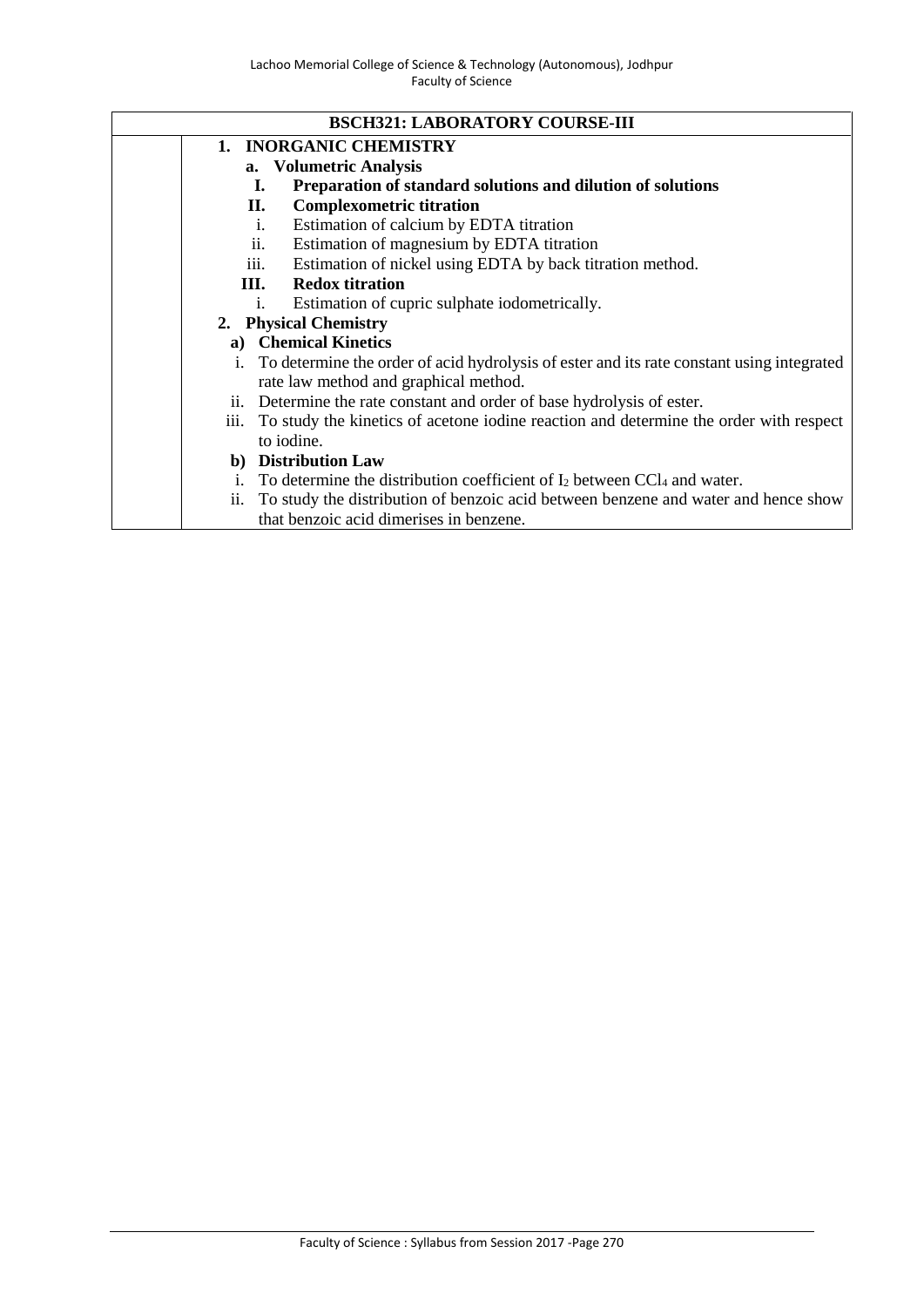### **BSc- II YEAR- IV SEMESTER CHEMISTRY 2018-19**

| <b>CODE</b>         | <b>DESCRIPTION</b>        | <b>PD/W</b> | <b>PD/SEM</b> | <b>EXAM</b>      | <b>CIA</b> | <b>ESE</b> | <b>TOTAL</b> |  |  |
|---------------------|---------------------------|-------------|---------------|------------------|------------|------------|--------------|--|--|
| <b>BSCH411</b>      | INORGANIC CHEMISTRY-III   |             | 45            | $3 \text{ hrs.}$ | 20         | 80         | 100          |  |  |
| <b>BSCH412</b>      | ORGANIC CHEMISTRY-III     |             | 45            | $3 \text{ hrs.}$ | 20         | 80         | 100          |  |  |
| BSCH <sub>421</sub> | LABORATORY COURSE-IV**    | 6           | 90            | 3 hrs.           | 20         | 80         | 100          |  |  |
|                     | 300<br><b>Grand Total</b> |             |               |                  |            |            |              |  |  |

## **LABORATORY COURSE-IV\*\***

Division of Marks

| A. Inorganic Chemistry |       | $\qquad \qquad -$ | 20 Marks |
|------------------------|-------|-------------------|----------|
| B. Organic Chemistry   |       | $\qquad \qquad -$ | 40 Marks |
| C. Viva voce           |       | $\sim$            | 20 Marks |
|                        | Total | $\blacksquare$    | 80 Marks |

## **Marking Scheme**

|    | A. Inorganic Chemistry: Gravimetric Estimation     |                |
|----|----------------------------------------------------|----------------|
|    | Theory with proper reaction                        | 5 Marks        |
|    | Correct procedure & observation                    | 5 Marks        |
|    | Calculation with correct conversion factor-        | 5 Marks        |
|    | Result with proper Unit                            | 5 Marks        |
|    | Total                                              | 20 Marks       |
| В. | Organic Chemistry: Organic Compound (Solid/Liquid) |                |
|    | <b>Ignition Test</b>                               | $2x2=4$ Marks  |
|    | Unsaturation Test with reaction                    | $2x3=6$ Marks  |
|    | Element detection with proper list $\&$ reaction-  | $2x5=10$ Marks |
|    | <b>Functional Group</b>                            |                |
|    | (a) Preliminary                                    | $2x2=4$ Marks  |
|    | (b) Confirmatory                                   | $2x3=6$ Marks  |
|    | Melting/Boiling Point                              | $2x2=4$ Marks  |
|    | Confirmatory test of compound                      | $2x3=6$ Marks  |
|    | Total                                              | 40 Marks       |

## **Note:**

Student can consult the book for the specific test of the compounds after reporting all initial tests up to functional group and Melting/ Boiling point of the compounds.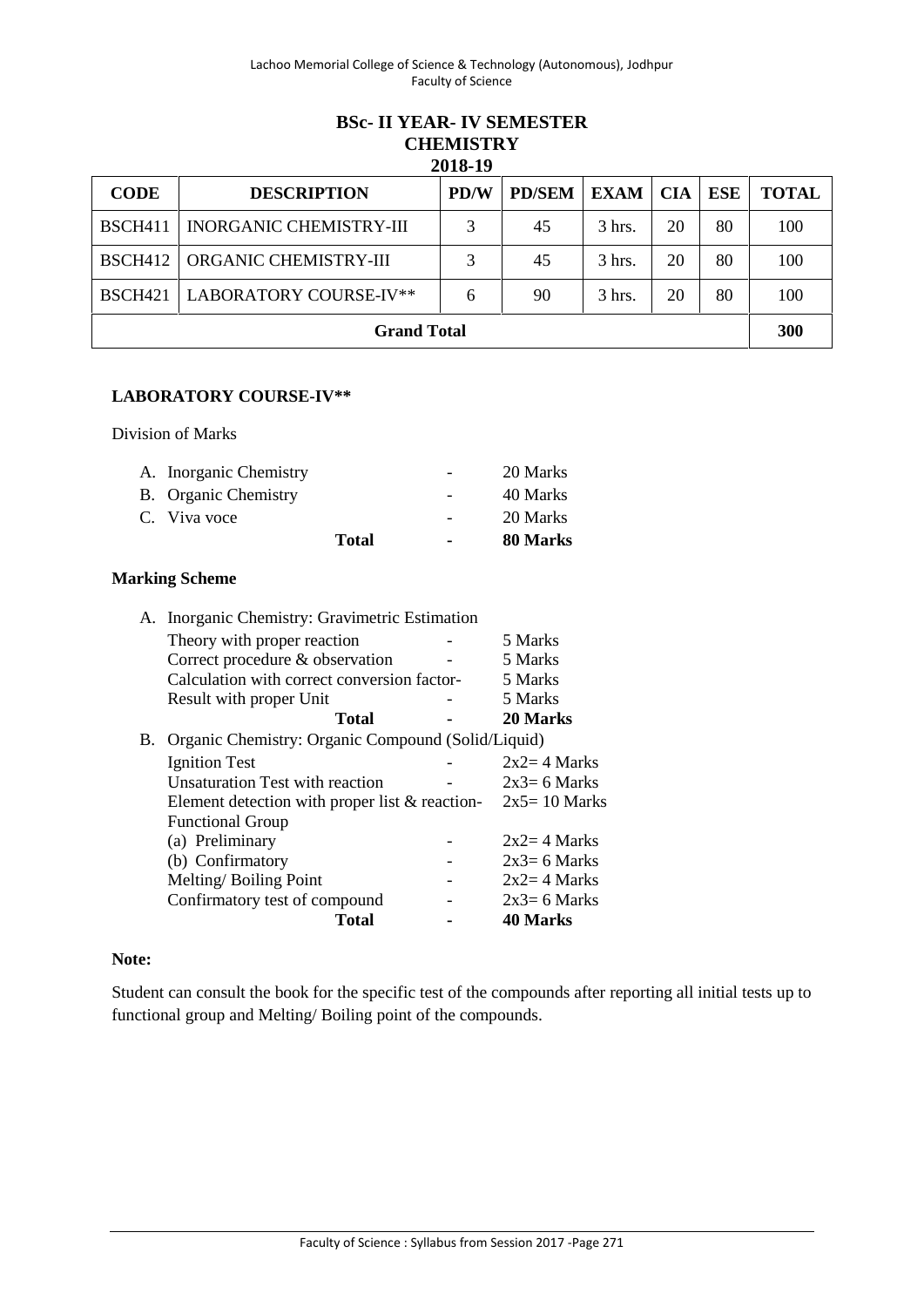|                        | <b>BSCH411: INORGANIC CHEMISTRY-III</b>                                                                                                                                                                                                                                                                                                                                                                                                                                                   |         |
|------------------------|-------------------------------------------------------------------------------------------------------------------------------------------------------------------------------------------------------------------------------------------------------------------------------------------------------------------------------------------------------------------------------------------------------------------------------------------------------------------------------------------|---------|
|                        | Quantitative analysis and errors in analysis                                                                                                                                                                                                                                                                                                                                                                                                                                              | 9       |
| Unit<br>1              | Gravimetric Analysis: Precipitation: Concept of common ion effect and solubility<br>product and conditions of precipitation (no mathematical treatment), Co-<br>precipitation and Post precipitation.<br>Errors in chemical analysis: Types of error and their minimization; Accuracy,<br>Precision, calculation of absolute and relative error and Standard Deviation.                                                                                                                   | Periods |
|                        | <b>Chemistry of Transition Metals</b>                                                                                                                                                                                                                                                                                                                                                                                                                                                     | 9       |
| Unit<br>$\overline{2}$ | General Characteristics and Periodicity in properties with emphasis on their<br>electronic configuration and variable oxidation states of 3d, 4d and 5d series<br>elements. Spectral properties, catalytic properties and complex formation tendency<br>in 3d series elements, magnetic properties: types of magnetic behaviours, magnetic<br>moment: spin only formula, magnetic susceptibility and method of determination<br>of magnetic susceptibility (Gouy's and Faraday's method). | Periods |
|                        | <b>Chemistry of Inner-Transition Metals</b>                                                                                                                                                                                                                                                                                                                                                                                                                                               | 9       |
| Unit<br>3              | Lanthanides: Electronic structure, oxidation state, atomic and ionic radii,<br>lanthanide contraction and its consequences, colors or spectral and magnetic<br>properties.<br>Actinides: General characteristics, comparative treatment with lanthanides with<br>respect to ionic radii, oxidation states, magnetic behavior and spectral properties.                                                                                                                                     | Periods |
|                        | <b>Chemistry of Redox Reaction</b>                                                                                                                                                                                                                                                                                                                                                                                                                                                        | 9       |
| Unit<br>$\overline{4}$ | Oxidation and Reduction, Electrode potential, types of electrodes and their<br>standards notations. Application of electrochemical series – oxidising and reducing<br>property of substances in aqueous solution, reactivity of metals $\&$ non-metals,<br>spontaneity of redox reactions & disproportionation reaction. Diagrammatic<br>representation of potential data: Latimer, Frost & Ellingham diagrams and their use<br>in extraction of metals.                                  | Periods |
|                        | <b>Concepts of Acids and Bases</b>                                                                                                                                                                                                                                                                                                                                                                                                                                                        | 9       |
| Unit<br>5              | Arrhenius, Bronsted-Lowry, Lewis and Usanovich concept.<br>Non aqueous solvents: Physical properties of solvent, types of solvents and their<br>general characteristics. Reactions in non-aqueous solvents with reference to liquid<br>$NH3$ and $SO2$ .                                                                                                                                                                                                                                  | Periods |

- 1. Principles of Inorganic Chemistry by B.R.Puri, L.R.Sharma and Kalia.
- 2. Advanced Inorganic Chemistry, vol I, by Satyaprakash, G.D.Tuli, S.K.Basu and R.D.Madan.
- 3. Selected Topics in Inorganic Chemistry by Wahid.U.Malik, G.D.Tuli, R.D.Madan.
- 4. Fundamental concepts of Inorganic Chemistry, vol.I, by Asim.K.Das.
- 5. Inorganic Chemistry, vol II by Ameta, Daga, Sharma and Mehta. , Himanshu publication (Hindi)
- 6. Inorganic Chemistry, vol II by Ojha ,Chaturvedi, Ramesh book depot (Hindi & English)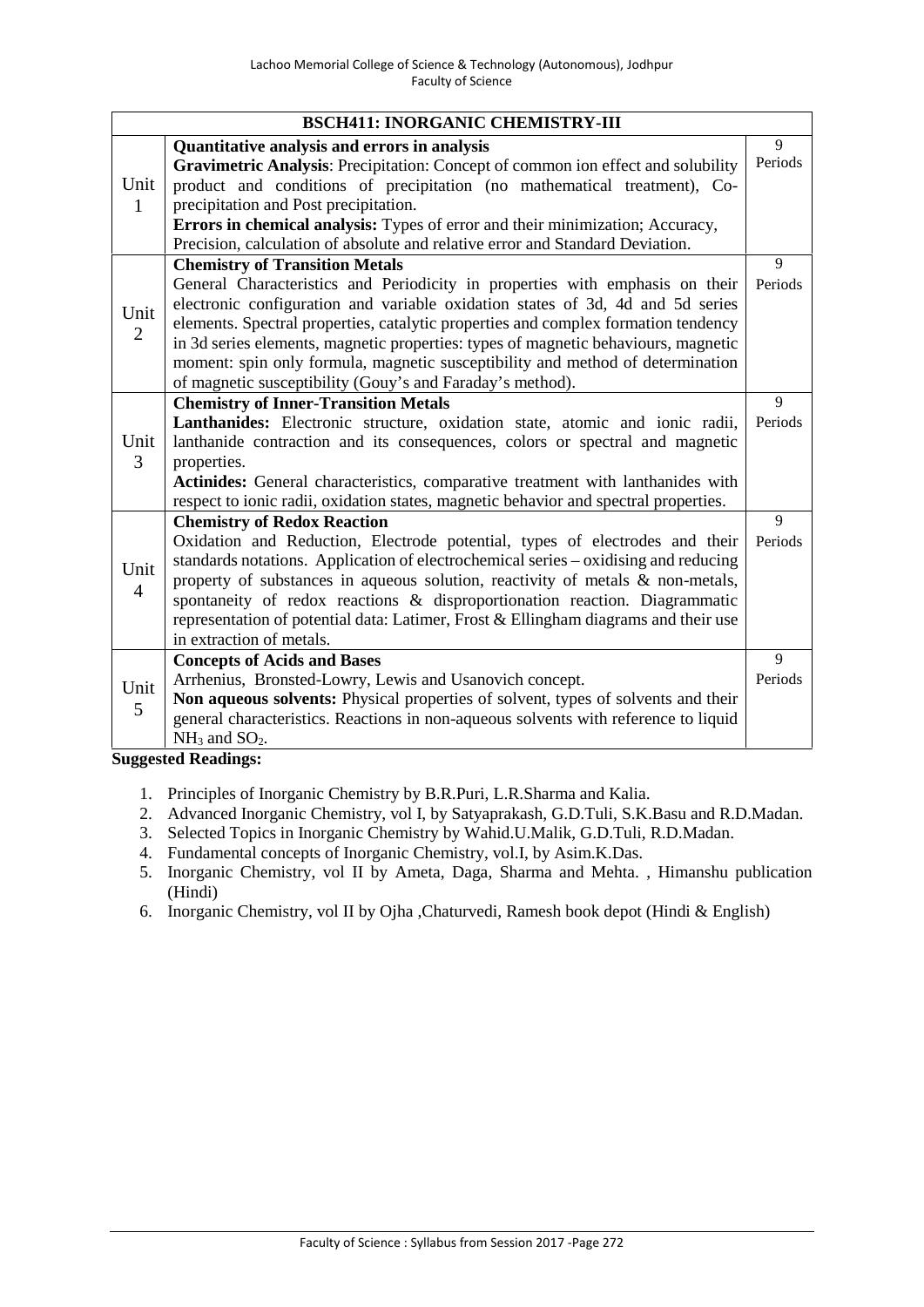|                        | <b>BSCH412: ORGANIC CHEMISTRY- III</b>                                                                                                                                                                                                                                                                                                                                                                                                                                                                                                                                                                                                                                                                                                        |              |
|------------------------|-----------------------------------------------------------------------------------------------------------------------------------------------------------------------------------------------------------------------------------------------------------------------------------------------------------------------------------------------------------------------------------------------------------------------------------------------------------------------------------------------------------------------------------------------------------------------------------------------------------------------------------------------------------------------------------------------------------------------------------------------|--------------|
| Unit<br>$\mathbf{1}$   | <b>Spectroscopy I</b><br>Ultraviolet (UV) absorption spectroscopy: Absorption laws: (Lambert's law,<br>Beer's law & Lambert Beer's law), presentation and analysis of UV spectra, types<br>of electronic transitions, effect of conjugation, Concept of chromophore and<br>auxochrome. Bathochromic, hypsochromic, hyperchromic and hypochromic shifts.<br>UV spectra of conjugated enes and enones.<br>Infrared (IR) absorption spectroscopy: Molecular vibrations, Hooke's law,<br>selection rules, Factors affecting IR frequencies intensity and position of IR bands<br>of various functional groups, fingerprint region.                                                                                                                | 9<br>Periods |
| Unit<br>$\overline{2}$ | <b>Spectroscopy II</b><br><b>NMR: Proton Magnetic Resonance Spectroscopy</b><br>Theory, Nuclear shielding and deshielding, chemical shift, spin spin coupling,<br>coupling constant, area of signals. Interpretation of PMR spectra of ethyl bromide,<br>acetaldehyde, 1,1,2-tribromoethane, ethylacetate, toluene and acetophenone                                                                                                                                                                                                                                                                                                                                                                                                           | 9<br>Periods |
| Unit<br>$\mathfrak{Z}$ | <b>Chemistry of Carbonyl Compounds</b><br>Structure and physical properities of the carbonyl group. Synthesis of aldehydes<br>and ketones with particular reference to the synthesis of aldehydes from acid<br>chlorides, synthesis of aldehydes and ketones using 1,3-dithianes and synthesis of<br>ketones from nitriles and from carboxylic acids. Enolisation of carbonyl<br>compounds.<br>Mechanism of nucleophilic additions to carbonyl group with particular emphasis<br>on benzoin, aldol, Perkin, Cannizzaro reaction, Knoevenagel condensations,<br>condensation with ammonia and its derivatives. Baeyer-Villiger oxidation of<br>ketones.<br>MPV, Clemmensen, Wolff-Kishner, LiAlH <sub>4</sub> and NaBH <sub>4</sub> reduction. | 9<br>Periods |
| Unit<br>$\overline{4}$ | <b>Chemistry of Carboxylic acids</b><br>Structure and bonding. Physical properties, acidity of carboxylic acids, effects of<br>substituents on acid strength. Preparation of carboxylic acids. Reactions of<br>carboxylic acids: Hell-Volhard-Zelinsky reaction. Reduction of carboxylic acids,<br>decarboxylation, esterification and hydrolysis of esters (acidic and basic).<br>Reactive methylene compounds: Synthetic applications of malonic ester and<br>acetoacetic ester.                                                                                                                                                                                                                                                            | 9<br>Periods |
| Unit<br>5              | Fat, Oils, Detergent and Polymers<br>Common fatty acids, hydrogenation of unsaturated oils, saponification value, iodine<br>value, cleaning action of soaps and detergents.<br>Polymer: Addition or chain growth polymerization, free radical vinyl<br>polymerization, ionic vinyl polymerization, zeigler-natta polymerization.<br>Condensation or step growth polymerizations. Concept of dendrimers. Polyesters,<br>polyamides, phenol-formaldehyde resins, urea formaldehyde resins, epoxy resins<br>and polyurethanes.                                                                                                                                                                                                                   | 9<br>Periods |

- 1. Organic Spectroscopy, YR Sharma, S Chand Publication.
- 2. Organic Chemistry, Solomon and Fryhle, Wiley
- 3. Organic Chemistry, Louden, Roberts and Company Publishers.
- 4. Organic chemistry, M. Mukherji, P. Singh and P. Kapoor, New age international (p) limited
- 5. Organic chemistry Vol II & III by M.K Jain and S.C Sharma, Shobanlal & Co educational publisher
- 6. Organic chemistry Vol II & III, Dr. Jagdamba Singh and L.D.S Yadav, Pragati prakashan
- 7. Organic chemistry by Morrison & Boyd, Pearson
- 8. Organic chemistry Vol II& III by Singh, Pardasani and Pathak, Ramesh book depot ( Hindi & English)
- 9. Organic chemistry Vol II & III by Ameta, Sharma, Punjabi and Sharma, Himanshu publication
- 10. Understanding Organic Chemistry by Brown, Foote, Iverson & Anslyn, Cenage learning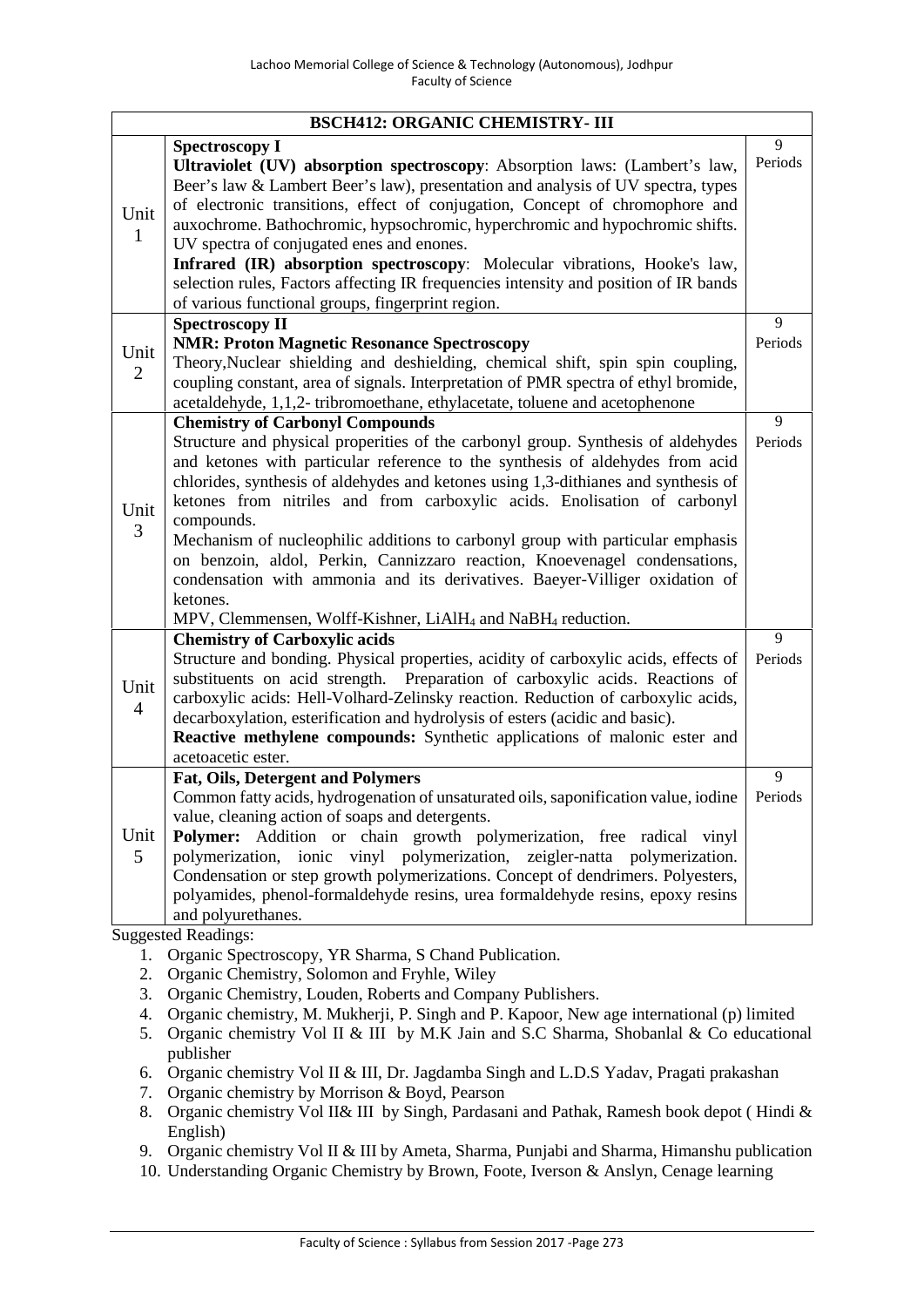# **BSCH321: LABORATORY COURSE-IV**

|  | A. Inorganic chemistry                                                     |
|--|----------------------------------------------------------------------------|
|  | <b>Gravimetric estimation</b>                                              |
|  | i. Barium as barium sulphate.                                              |
|  | ii. Copper as copper oxide                                                 |
|  | B. Organic Chemistry                                                       |
|  | Complete identifications of organic compounds including element detection, |
|  | melting/boiling point and functional group. (Two compounds may be given)   |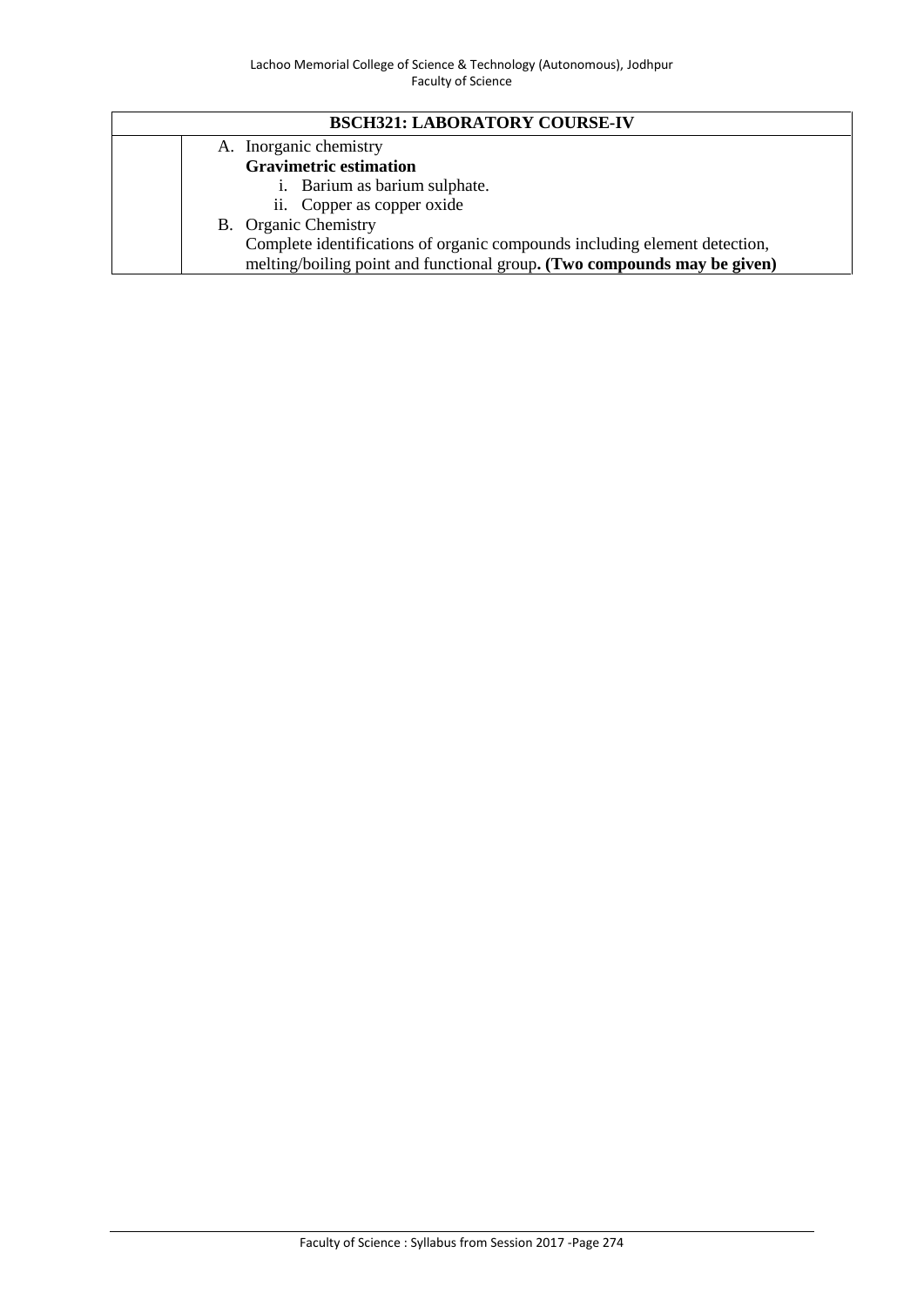# **BSc- III YEAR- V SEMESTER CHEMISTRY 2019-20**

| <b>CODE</b>    | <b>DESCRIPTION</b>          |   |    | <b>PD/W PD/SEM EXAM   CIA</b> |    | ESE | <b>TOTAL</b> |
|----------------|-----------------------------|---|----|-------------------------------|----|-----|--------------|
| <b>BSCH511</b> | <b>ORGANIC CHEMISTRY-IV</b> |   | 45 | $3$ hrs.                      | 20 | 80  | 100          |
| <b>BSCH512</b> | PHYSICAL CHEMISTRY-III      |   | 45 | $3$ hrs.                      | 20 | 80  | 100          |
| <b>BSCH521</b> | LABORATORY COURSE-V **      | 6 | 90 | $5$ hrs.                      | 20 | 80  | 100          |
|                | <b>Grand Total</b>          |   |    |                               |    |     | 300          |

## **LABORATORY COURSE-V\*\***

Division of Marks

| A. Physical Chemistry |       | $\overline{\phantom{a}}$ | 15 Marks |
|-----------------------|-------|--------------------------|----------|
| B. Organic Chemistry  |       | $\overline{\phantom{a}}$ | 45 Marks |
| C. Viva voce          |       | $\overline{\phantom{0}}$ | 20 Marks |
|                       | Total | $\blacksquare$           | 80 Marks |

## **Marking Scheme**

| А. | <b>Physical Chemistry</b>                        |       |          |
|----|--------------------------------------------------|-------|----------|
|    | Theory                                           |       | 5 Marks  |
|    | Observation                                      |       | 5 Marks  |
|    | Result                                           |       | 5 Marks  |
|    |                                                  | Total | 15 Marks |
| В. | <b>Organic Chemistry</b>                         |       |          |
|    | Separation                                       |       | 5 Marks  |
|    | <b>Ignition Test</b>                             |       | 4 Marks  |
|    | Unsaturation Test with reaction                  |       | 6 Marks  |
|    | Element detection with proper list $&$ reaction- |       | 10 Marks |
|    | <b>Functional Group</b>                          |       |          |
|    | (a) Preliminary                                  |       | 4 Marks  |
|    | (b) Confirmatory                                 |       | 6 Marks  |
|    | Melting/Boiling Point                            |       | 4 Marks  |
|    | Confirmatory test of compound                    |       | 6 Marks  |
|    |                                                  | Total | 45 Marks |

### **Note:**

Student can consult the book for the specific test of the compounds after reporting all initial tests up to functional group and Melting/ Boiling point of the compounds.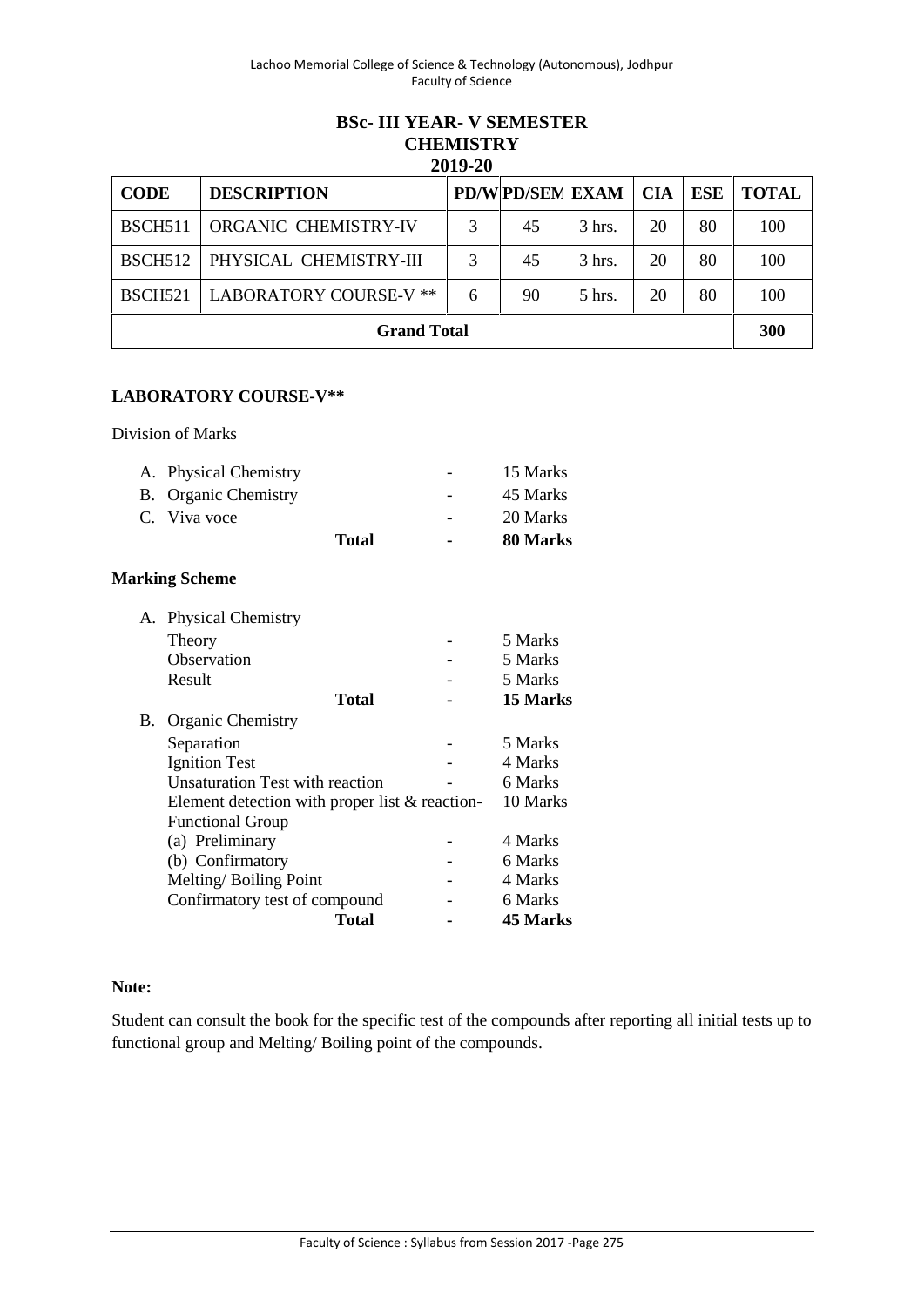|                        | <b>BSCH511: ORGANIC CHEMISTRY-IV</b>                                                                                                                                                                                                                                                                                                                                                                                                                                                                                                                                                                                                                |              |
|------------------------|-----------------------------------------------------------------------------------------------------------------------------------------------------------------------------------------------------------------------------------------------------------------------------------------------------------------------------------------------------------------------------------------------------------------------------------------------------------------------------------------------------------------------------------------------------------------------------------------------------------------------------------------------------|--------------|
| Unit<br>$\mathbf{1}$   | <b>Heterocyclic Compounds</b><br>Molecular orbital picture and aromatic characteristics of pyrrole, furan, thiophene<br>and pyridine. Method of synthesis and chemical reactions with particular emphasis<br>on the mechanism of electrophilic substitution.<br>Mechanism of nucleophilic substitution reaction in pyridine. Basicity and acidity of<br>nitrogen heterocycles.<br>Condensed heterocycles: Preparation of Indole, Quinoline, Isoquinoline with<br>special reference to Fischer indole synthesis, Skraup synthesis and Bischler-<br>napieralski synthesis and chemical reactions                                                      | 9<br>Periods |
| Unit<br>$\overline{2}$ | <b>Chemistry of Carbohydrates</b><br>Classification and nomenclature, oxidation<br>and reduction<br>reactions<br>of<br>carbohydrates. Mechanism of osazone formation, interconversion of glucose and<br>fructose, chain lengthening and chain shortening of aldose. Configuration of<br>monascccharides. Erythro and threo diastereomers. Conversion of glucose into<br>mannose. Formation of glycosides, ethers and esters. Cyclic structure D glucose.<br>Mechanism of mutarotation. An introduction to dissacharides (maltose, sucrose and<br>lactose) and polysaccharide : Starch and cellulose without involving structure<br>determination    | 9<br>Periods |
| Unit<br>3              | <b>Chemistry Of Nitrogen Containing Compounds</b><br>Preparation of nitroalkanes and nitroarenes, Chemical reactions of nitroalkanes.<br>Mechanisms of nucleophilic substitution in nitroarenes and their reductions in<br>acidic, neutral and alkaline media. Picric acid.<br>Stereochemistry of amines. Structural features affecting basic nature of amines<br>Gabriel – phthalimide reaction. Hoffmann bromamide reaction. Reaction of amines<br>(alkylation, reaction with acid chlorides, nitrous acid, phenyl isocyanate). Synthetic<br>transformations of aryl diazonium salts, azocopupling. Amine salts as phase -<br>transfer catalysts. | 9<br>Periods |
| Unit<br>$\overline{4}$ | Ethers and Epoxides, Organo Magnesium and Organosulfur Compounds<br>Nomenclature of ethers and methods of their formation, physical properties.<br>Chemical reactions-cleavage and autoxidation, Ziesel's method for methoxy group<br>estimation<br>Synthesis of epoxides. Acid and base-catalyzed ring opening of epoxide.<br>Organosulfur compounds; nomenclature, structural features, methods of formation<br>and chemical reactions of thiols, thioethers, Grignard reagent: preparation and<br>reactions                                                                                                                                      | 9<br>Periods |
| Unit<br>5              | <b>Chemistry of Biomolecule: Amino Acids and Peptides</b><br>Classification, structure and stereochemistry of amino acids, acid-base behavior,<br>isoelectric point. Preparation and reactions of amino acids. Structure and<br>nomenclature of peptides. Group Determination of peptide structure (hydrolysis,<br>sequential degradation and specific cleavage). Classical and solid phase peptide<br>synthesis. Electrophoresis<br>Suggested Readings.                                                                                                                                                                                            | 9<br>Periods |

1. Organic Chemistry, Solomon and Fryhle, Wiley

- 2. Organic Chemistry, Louden, Roberts and Company Publishers.
- 3. Organic ChemistryVOL. II, IL Finar, Pearson.
- 4. Organic chemistry, M. Mukherji, P. Singh and P. Kapoor, New age international (p) limited
- 5. Organic chemistry Vol II & III by M.K Jain and S.C Sharma, Shobanlal & Co educational publisher
- 6. Organic chemistry Vol II & III, Dr. Jagdamba Singh and L.D.S Yadav, Pragati prakashan
- 7. Organic chemistry by Morrison & Boyd, Pearson
- 8. Organic chemistry Vol II & III by Singh, Pardasani and Pathak, Ramesh book depot (Hindi & English)
- 9. Organic chemistry Vol II & III by Ameta, Sharma,Punjabi and Sharma, Himanshu publication
- 10. Understanding Organic Chemistry by Brown, Foote, Iverson & Anslyn, Cenage learning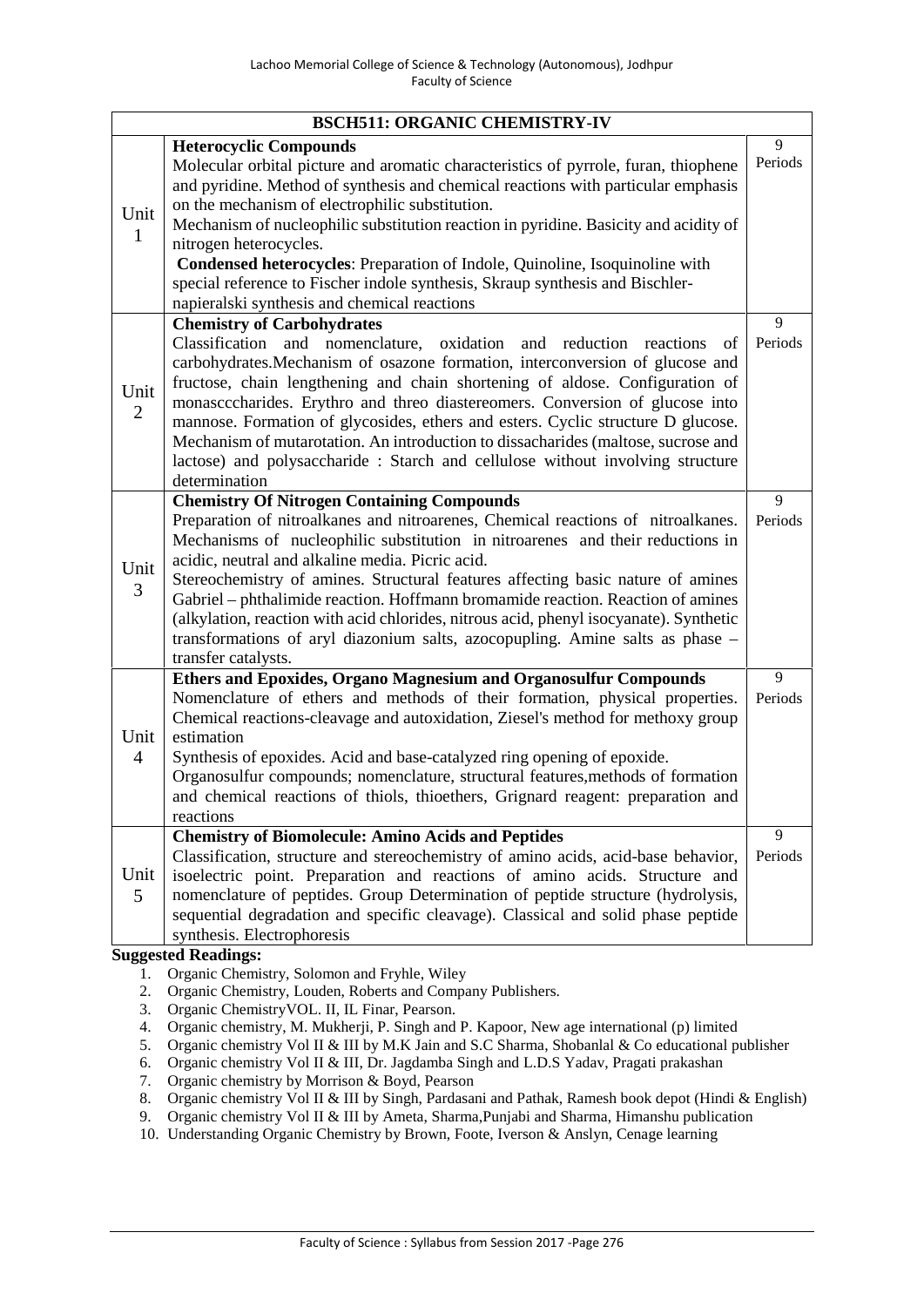|                        | <b>BSCH512: PHYSICAL CHEMISTRY-III</b>                                                                                                                                                                                                                                                                                                                                                                                                                                                                                                                                                                                                                                                                                                                                                       |              |
|------------------------|----------------------------------------------------------------------------------------------------------------------------------------------------------------------------------------------------------------------------------------------------------------------------------------------------------------------------------------------------------------------------------------------------------------------------------------------------------------------------------------------------------------------------------------------------------------------------------------------------------------------------------------------------------------------------------------------------------------------------------------------------------------------------------------------|--------------|
| Unit<br>1              | <b>Thermodynamics -I</b><br>Definition of some basic thermodynamic terms, State functions<br>First Law of Thermodynamics: Statement, definition of internal energy and<br>enthalpy. Heat capacity: heat capacities at constant volume, constant pressure and<br>their relationship. Joule's law, Joule Thomson coefficient and inversion<br>temperature. Calculation of W, q, dU and dH for the expansion of ideal gases under<br>isothermal and adiabatic conditions for reversible process. Kirchoff's equation.                                                                                                                                                                                                                                                                           | 9<br>Periods |
| Unit<br>$\overline{2}$ | <b>Thermodynamics-II</b><br>Second Law of Thermodynamics: need of the second law, different statements of<br>the law. Carnot cycle and its efficiency, Carnot theorem.<br>Concept of entropy: Entropy as a state function, entropy as a function of V&T,<br>entropy as a function of pressure & temperature, entropy change in physical change,<br>Clausius inequality, entropy as a criteria of spontaneity and equilibrium. Entropy<br>change in ideal gases and mixing of gases                                                                                                                                                                                                                                                                                                           | 9<br>Periods |
| Unit<br>3              | <b>Thermodynamics-III</b><br>Criteria for reversible and irreversible process Gibbs and Helmholtz functions;<br>Gibbs function (G) and Helmholtz function (A) as thermodynamic quantities,<br>Gibbs-Helmholtz equation, $A \& G$ as criteria for thermodynamic equilibrium and<br>spontaneity, their advantage over entropy change. Variation of Gibbs free energy<br>with P, V and T.<br>Chemical Equilibrium: Equilibrium constant and free energy. Reaction isotherm<br>and reaction isochor - Clapeyron equation and Clausius - Clapeyron equation and<br>its applications.<br>Third Law of thermodynamics: Nernst heat theorem, statement and evaluation of<br>absolute entropy from heat capacity data                                                                                 | 9<br>Periods |
| Unit<br>$\overline{4}$ | Electrochemistry-I<br>Electrical transport: Conduction in metals and in electrolyte solutions, Faradays law<br>of electrolysis, specific conductance and equivalent conductance, Ionic strength,<br>variation of equivalent and specific conductance with dilution. Migration of ions<br>and Kohlraushs law, Debye-Huckel-Onsager's equation for strong electrolytes<br>(elementary treatment only). Transport number, definition and determination by<br>Hittorf method and moving boundary method. Applications of conductivity<br>measurements: determination of degree of dissociation, determination of Ka of<br>acids, determination of solubility product of a sparingly soluble salt,<br>conductometric titrations.                                                                  | 9<br>Periods |
| Unit<br>5              | Electrochemistry-II<br>Types of reversible electrodes: gas metal ion, metal-metal ion, metal-insoluble salt-<br>anion and redox electrodes, Nernst equation, derivation of cell E.M.F. and single<br>electrode potential, standard hydrogen electrode-reference electrodes-standard<br>electrode potential, sign conventions, electrochemical series and its significance.<br>Electrolytic and Galvanic cells, reversible and irreversible cells, conventional<br>representation of electrochemical cells. EMF of a cell and its measurements.<br>Computation of cell EMF. Calculation of thermodynamic quantities. Definition of<br>pH, determination of pH using hydrogen, quinhydrone and glass electrode,<br>potentiometric titration, Concentration cell with and without transference. | 9<br>Periods |

- 1. Physical Chemistry, G.M. barrow, International Student Edition, McGrawHill.
- 2. Physical Chemistry, R.A.Alberty, WileyEasternLtd.
- 3. The Elements of Physical Chemistry, P.W.Atkins, Oxford.
- 4. Physica lChemistry Through problems, S.K.Dogra and S.Dogra, Wiley EasternLtd.
- 5. Principles of Physicalchemistry, B.R.Puri, L.R.Sharma and M.S. Pathania, Shobhan Lal Nagin chand & Co.
- 6. Physical Chemistry, Bahland Tuli, S.Chand & Co. (P) Ltd.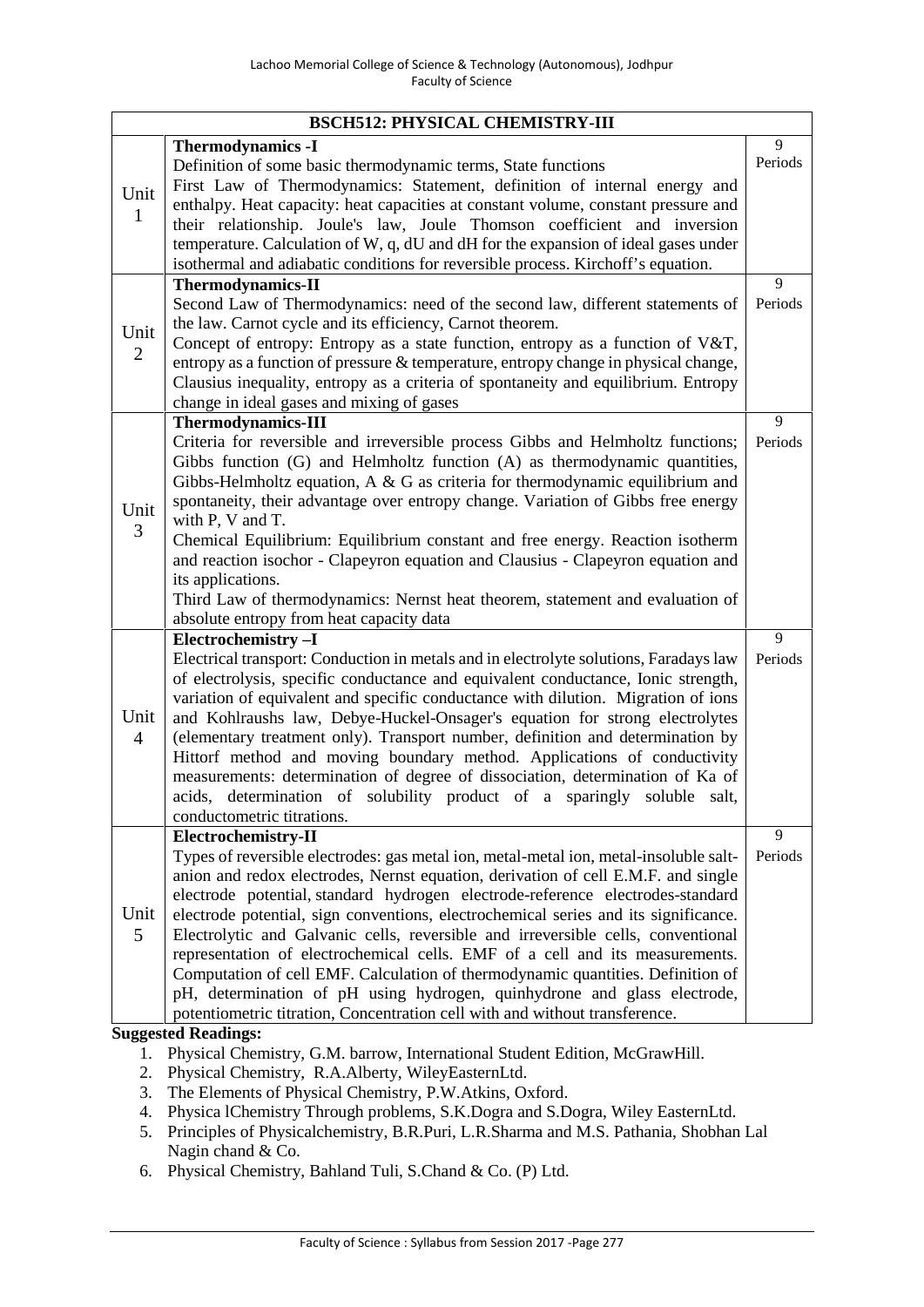- 7. Physical Chemistry, Vol. I &II, S.Pahari, New Central Book Agency (P) Ltd.
- 8. Physical Chemistry, Vol. I, II & III, KL Kapoor, MacMillan
- 9. Physical Chemistry, S Ameta, Himanshu Publication (Hindi)
- 10. Physical Chemistry, PD Sharma, Ramesh Book Depot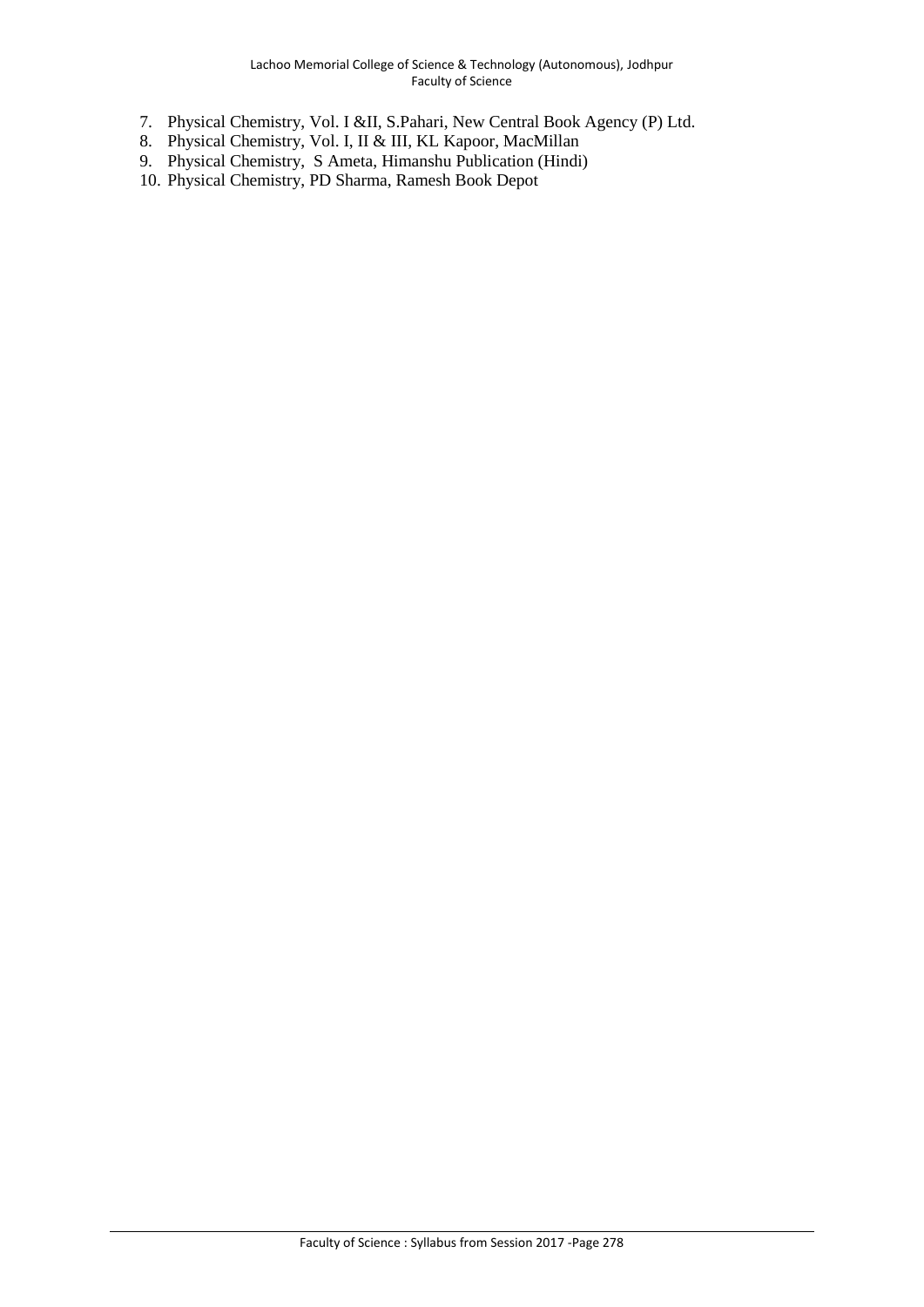|  | <b>BSCH521: LABORATORY COURSE-V</b>                                                                                        |
|--|----------------------------------------------------------------------------------------------------------------------------|
|  | A. PHYSICAL CHEMISTRY                                                                                                      |
|  | a. pH metry                                                                                                                |
|  | i. To measure the pH of the given solution using pH meter.                                                                 |
|  | <b>ii.</b> Determine the strength of given strong/weak acid by titrating it against the strong base<br>pH metrically.      |
|  | b. Conductometry                                                                                                           |
|  | <b>i.</b> To determine the specific conductivity, molar and equivalent conductivity of the given<br>solution.              |
|  | <b>ii.</b> Determine the strength of given strong/weak acid by titrating it against the strong base<br>conductometrically. |
|  | <b>B. ORGANIC CHEMISTRY</b>                                                                                                |
|  | Systematic analysis of two components Organic Mixture using water, sodium                                                  |
|  | bicarbonate and NaOH.                                                                                                      |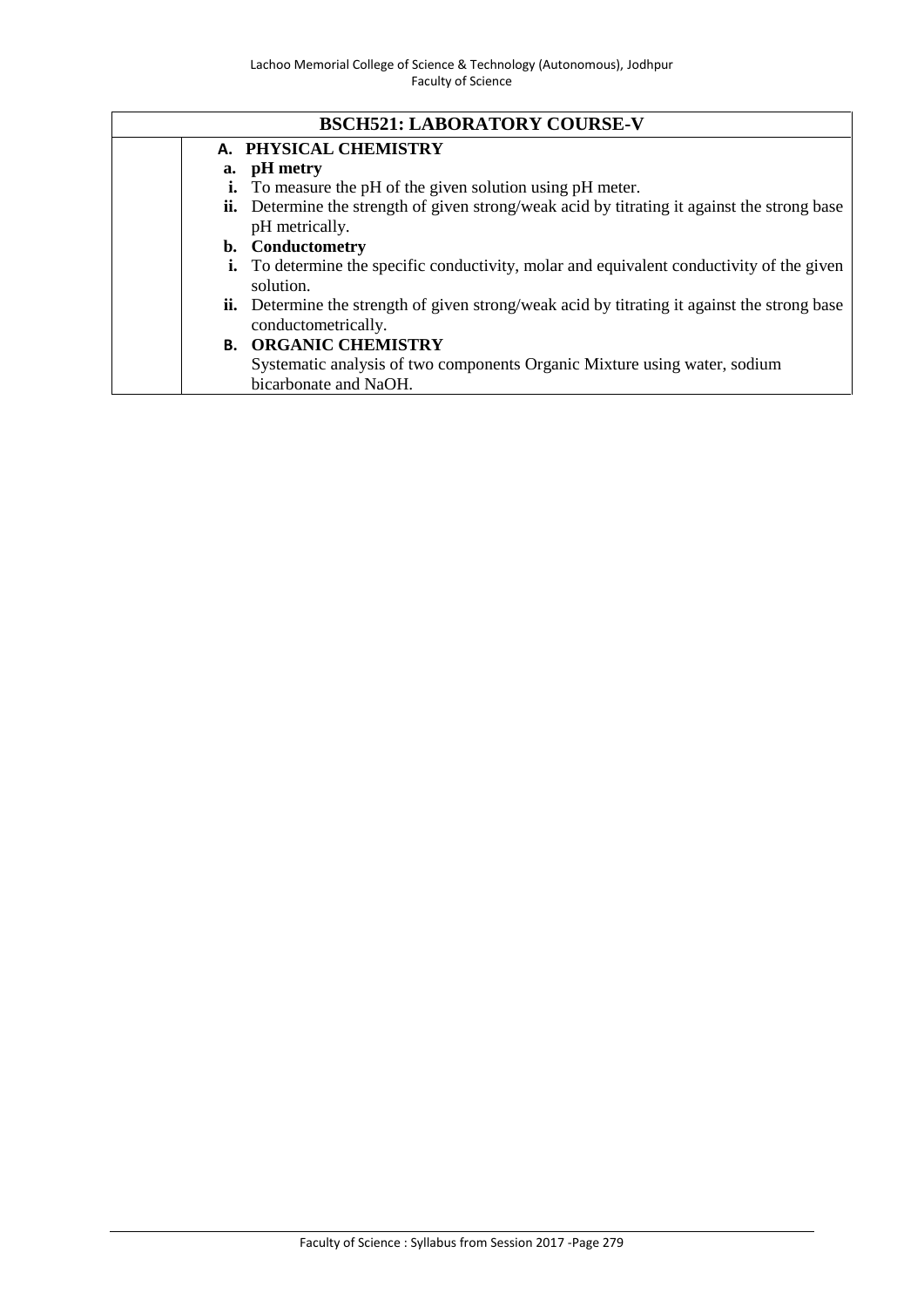#### **BSc- III YEAR- VI SEMESTER CHEMISTRY 2019-20**

| 2019-20            |                         |             |               |             |            |     |              |  |
|--------------------|-------------------------|-------------|---------------|-------------|------------|-----|--------------|--|
| <b>CODE</b>        | <b>DESCRIPTION</b>      | <b>PD/W</b> | <b>PD/SEM</b> | <b>EXAM</b> | <b>CIA</b> | ESE | <b>TOTAL</b> |  |
| <b>BSCH611</b>     | INORGANIC CHEMISTRY-IV  |             | 45            | 3 hrs.      | 20         | 80  | 100          |  |
| <b>BSCH612</b>     | PHYSICAL CHEMISTRY-IV   |             | 45            | 3 hrs.      | 20         | 80  | 100          |  |
| <b>BSCH621</b> 1   | LABORATORY COURSE-VI ** |             | 90            | 5 hrs.      | 20         | 80  | 100          |  |
| <b>Grand Total</b> |                         |             |               |             |            |     | 300          |  |

### **LABORATORY COURSE-VI\*\***

Division of Marks

| A. Inorganic Chemistry |              |        | $15+30=45$ Marks |
|------------------------|--------------|--------|------------------|
| B. Physical Chemistry  |              |        | 15 Marks         |
| C. Viva voce           |              |        | 20 Marks         |
|                        | <b>Total</b> | $\sim$ | 80 Marks         |

### **Marking Scheme**

| А. | Inorganic Chemistry            |              |          |
|----|--------------------------------|--------------|----------|
|    | <b>Preparation</b>             |              |          |
|    | Correct reaction & Theory      |              | 5 Marks  |
|    | Procedure                      |              | 5 Marks  |
|    | <b>Total Theoretical yield</b> |              | 3 Marks  |
|    | Result                         |              | 2 Marks  |
|    |                                | <b>Total</b> | 15 Marks |
|    | Water & Soil Analysis          |              |          |
|    | Theory                         |              | 10 Marks |
|    | <b>Observation Table</b>       |              | 5 Marks  |
|    | <b>Calculation Table</b>       |              | 10 Marks |
|    | Result                         |              | 5 Marks  |
|    |                                | Total        | 30 Marks |
| В. | <b>Physical Chemistry</b>      |              |          |
|    | Theory                         |              | 5 Marks  |
|    | <b>Observation Table</b>       |              | 2 Marks  |
|    | Graph & Calculation            |              | 3 Marks  |
|    | Result                         |              | 5 Marks  |
|    |                                | Total        | 15 Marks |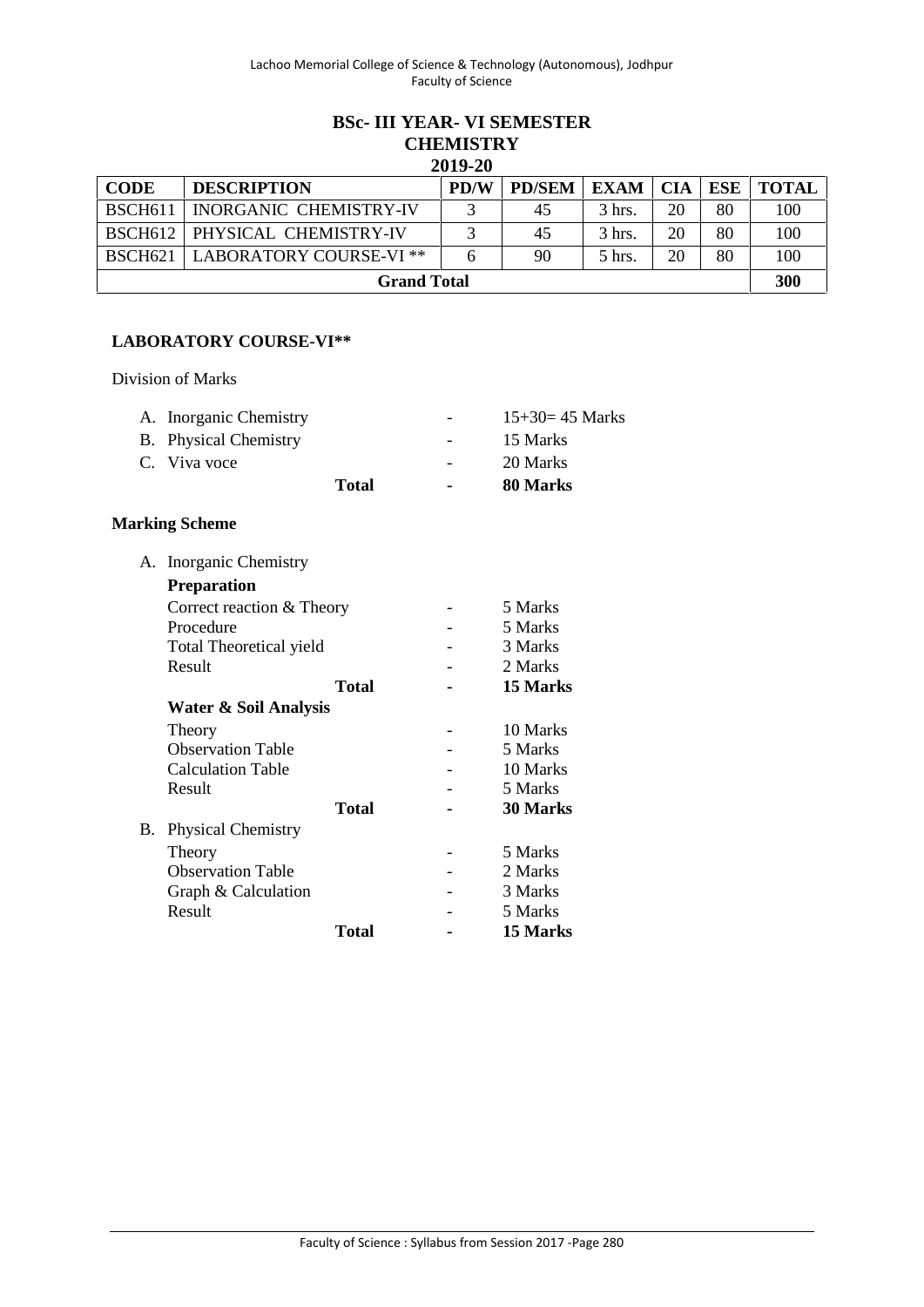|                        | <b>BSCH611: INORGANIC CHEMISTRY-IV</b>                                                                                                                                                                                                                                                                                                                                                                                                                                              |         |
|------------------------|-------------------------------------------------------------------------------------------------------------------------------------------------------------------------------------------------------------------------------------------------------------------------------------------------------------------------------------------------------------------------------------------------------------------------------------------------------------------------------------|---------|
|                        | <b>Coordination Chemistry</b>                                                                                                                                                                                                                                                                                                                                                                                                                                                       | 9       |
| Unit<br>1              | Werner's coordination theory and its experimental verification, different types of<br>ligands including chelates and pi accepter ligands, nomenclature and formulation<br>of coordination compounds, effective atomic number, stereoisomerism in<br>complexes of coordination number 4 and 6.                                                                                                                                                                                       | Periods |
|                        | <b>Metal Ligand Bonding in Complexes</b>                                                                                                                                                                                                                                                                                                                                                                                                                                            | 9       |
| Unit<br>2              | Valence bond theory of complexes and its limitation, Crystal field theory, Crystal<br>field splitting of energy levels in octahedral, tetrahedral and square planer<br>complexes, crystal-field stabilization energy of octahedral complexes (Calculation<br>Only). Application of crystal field theory, Jahn Teller effect.                                                                                                                                                        | Periods |
|                        | <b>Stability of Transition Metal Complexes</b>                                                                                                                                                                                                                                                                                                                                                                                                                                      | 9       |
| Unit<br>3              | A brief outline of thermodynamic stability of metal complexes and factors affecting<br>the stability. Kinetic stability, labile and inert complexes, colour of transition metal<br>complexes, experimental determination of stability constant and composition of<br>complex (Job's Method and Bjerrum's Method).                                                                                                                                                                   | Periods |
|                        | Hard and Soft Acid & Bases Concept (HSAB)                                                                                                                                                                                                                                                                                                                                                                                                                                           | 9       |
| Unit<br>$\overline{4}$ | Classification of acid and base as hard and soft, Pearson's HSAB concept and its<br>Symbiosis, theoretical basis of hardness<br>and<br>applications.<br>softness.<br>electronegetivity, hardness and softness and limitation of HSAB principle.<br><b>Bioinorganic Chemistry</b><br>Essential and trace elements in biological processes, Biological role of alkali (Na <sup>+</sup><br>$K^+$ Li <sup>+</sup> ) and alkaline earth (Mg <sup>+2</sup> Ca <sup>+2</sup> ) metal ions. | Periods |
|                        | <b>Organometallic Chemistry</b>                                                                                                                                                                                                                                                                                                                                                                                                                                                     | 9       |
| Unit<br>5              | Definition, nomenclature and classification of organometallic compounds,<br>bonding, preparation, properties and application of organometallic compounds of<br>Li, Al, Hg and Sn (alkyls and aryl).<br>18 electron rule and its limitations.                                                                                                                                                                                                                                        | Periods |

- 1. Principles of Inorganic Chemistry by B.R.Puri, L.R.Sharma and Kalia.
- 2. Advanced Inorganic Chemistry, vol II, by Satyaprakash, G.D.Tuli, S.K.Basu and R.D.Madan.
- 3. Selected Topics in Inorganic Chemistry by Wahid.U.Malik, G.D.Tuli, R.D.Madan.
- 4. Fundamental concepts of Inorganic Chemistry, vol.I, by Asim.K.Das.
- 5. Inorganic Chemistry, vol III by Ameta, Daga, Sharma and Mehta. , Himanshu publication (Hindi)
- 6. Inorganic Chemistry, vol III by Ojha ,Chaturvedi, Ramesh book depot (Hindi & English)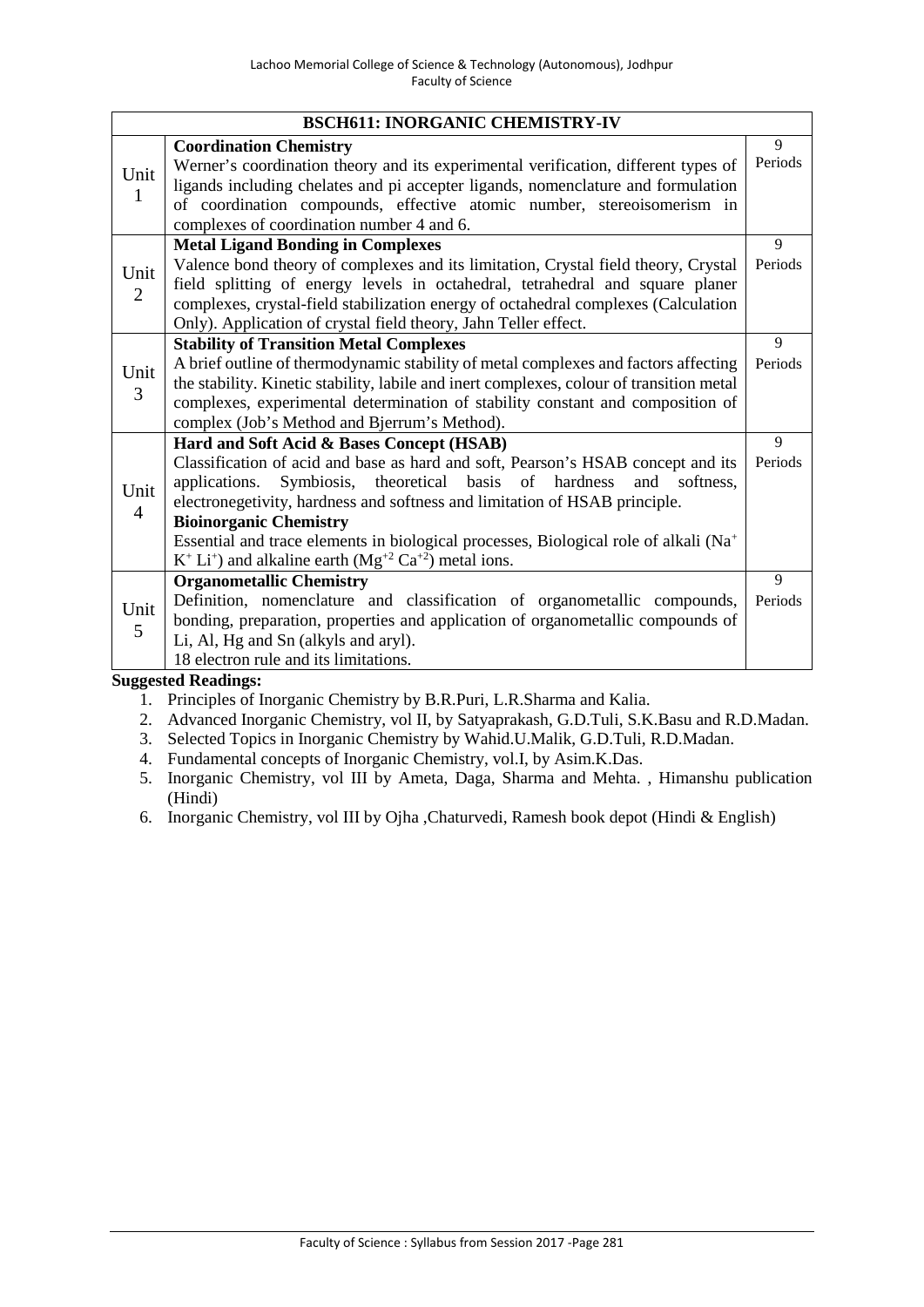| <b>Quantum Mechanics</b><br>Black-body radiation, Planck's radiation law, photoelectric effect, Bohr's model of<br>Unit<br>hydrogen atom and its defects. Compton Effect. De Brogile hypothesis,                                                                                                                                                                                                                                                                                                                                                                                                                                                                                                                                                                                                                                                                | 9                         |
|-----------------------------------------------------------------------------------------------------------------------------------------------------------------------------------------------------------------------------------------------------------------------------------------------------------------------------------------------------------------------------------------------------------------------------------------------------------------------------------------------------------------------------------------------------------------------------------------------------------------------------------------------------------------------------------------------------------------------------------------------------------------------------------------------------------------------------------------------------------------|---------------------------|
| Heisenberg's uncertainty principle. Operators Schrodinger wave equation and its<br>$\mathbf{1}$<br>importance physical interpretation of the wave function, postulates of quantum<br>mechanics. Particle in a one dimensional box $\&$ its importance.                                                                                                                                                                                                                                                                                                                                                                                                                                                                                                                                                                                                          | Periods                   |
| Spectroscopy-I<br>Introduction: electromagnetic radiation, regions of the spectrum, basic features of<br>statement of the Born-Oppenheimer approximation,<br>different<br>spectrometers,<br>degrees of freedom.<br>Rotational Spectrum: Diatomic molecules. Energy levels of a rigid rotor (semi-<br>Unit<br>classical principles), selection rules, spectral intensity, distribution using population<br>$\overline{2}$<br>distribution (Maxwell-Bo!tzmann distribution) determination of bond length,<br>qualitative description of non-rigid rotor, isotope effect<br>Infrared spectrum: Energy levels of simple harmonic oscillator, selection rules,<br>pure vibrational spectrum, intensity, determination of force constant and qualitative<br>relation of force constant and bond energies, effect of anharmonic motion and<br>isotope on the spectrum. | 9<br>Periods<br>9         |
| Spectroscopy-III<br>Raman spectrum: Concept of polarizability, pure rotational and pure vibrational<br>Diatomic molecules and selection rules, raman rotational<br>Raman spectra of<br>Unit<br>vibrational spectra.<br>Electronic Spectrum: Concept of potential energy curves for bonding and<br>3<br>antibonding molecular orbitals. Qualitative description of selection rules and Frank-<br>Condon principle. Qualitative description of an , and n MO, their energy levels<br>and the respective transitions.                                                                                                                                                                                                                                                                                                                                              | Periods                   |
| Photochemistry<br>Interaction of radiation with matter, difference between thermal and photochemical<br>processes. Laws of photochemistry : Grothus-Draper law, Stark-Einstein law,<br>Unit<br>Jablonski diagram depicting various processes occurring in the excited state,<br>$\overline{4}$<br>qualitative description of fluorescence, radiative processes (internal conversion,<br>intersystem crossing), quantum yield, photosensitized reactions-energy transfer<br>processes (simple examples).                                                                                                                                                                                                                                                                                                                                                         | 9<br>Periods              |
| <b>Physical Properties and Molecular Structure</b><br>Optical activity, polarization - (Clausius-Mossotti equation), orientation of dipoles<br>Unit<br>in an electric field, dipole moment, induced dipole moment. Measurement of dipole<br>5<br>moment- temperature and refractivity method, dipole moment and structure of<br>molecules, magnetic properties-paramagnetism, diamagnetism and ferromagnetics.<br><b>Suggested Readings:</b>                                                                                                                                                                                                                                                                                                                                                                                                                    | $\overline{9}$<br>Periods |

- 1. Physical Chemistry, G.M. barrow, International Student Edition, McGrawHill.
- 2. Physical Chemistry, R.A.Alberty, WileyEasternLtd.
- 3. The Elements of Physical Chemistry, P.W.Atkins, Oxford.
- 4. Physical Chemistry Through problems, S.K.Dogra and S.Dogra, WileyEasternLtd.
- 5. Principles of Physical chemistry, B.R.Puri, L.R.Sharma and M.S. Pathania, Shobhan Lal Nagin chand & Co.
- 6. Physical Chemistry, Bahland Tuli, S.Chand & Co. (P) Ltd.
- 7. Physical Chemistry, Vol. I &II, S.Pahari, New Central Book Agency (P) Ltd.
- 8. Physical Chemistry, Vol. I, II & III, KL Kapoor, MacMillan
- 9. Physical Chemistry, S Ameta, Himanshu Publication (Hindi)
- 10. Physical Chemistry, PD Sharma, Ramesh Book Depot